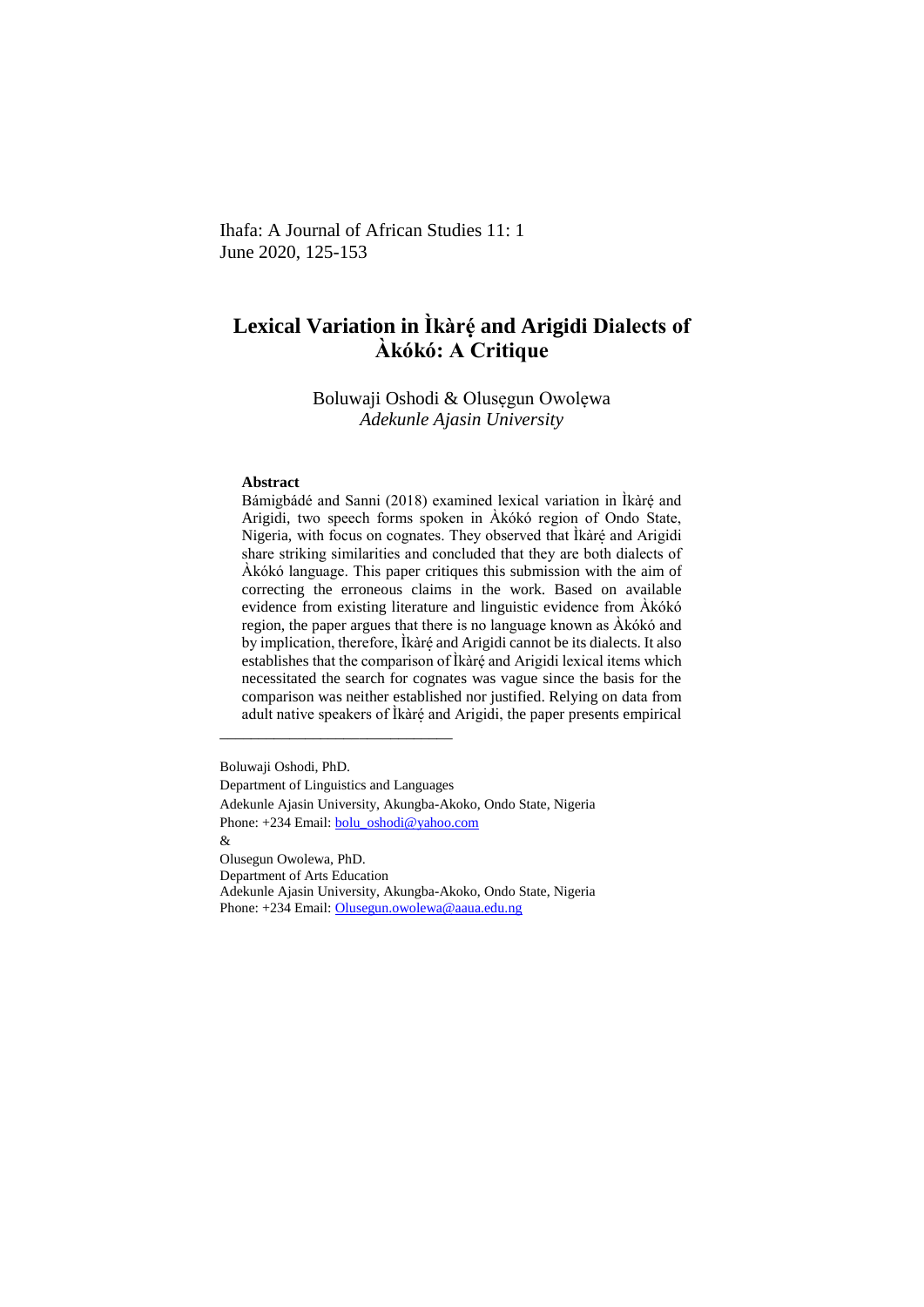facts which invalidate the claims of Bámigbádé and Sanni (2018). It concludes that Bamigbade and Sanni's claims on the linguistic variation and relationship between *lkaré* and Arigidi are false and unreliable.

**Keywords**: Lexical variation, dialects, Ìkàré, Arigidi, Àkókó, Edoid

# **1. Introduction**

-

According to Olúmúyìwá and Oshodi (2012), Àkókó is a region of unusual linguistic diversity. This assertion is based on the many complex and unrelated languages, dialects, and speech forms found in the region. For example, in Òkè-àgbè (the headquarters of Àkókó North-West Local Government), there are four distinct speech forms (Àfá, Ìdò, Ògè and Àjè) spoken in the four distinct quarters which make up the town. From existing literature (e.g. Capo 1989, Hoffman 1994, Ohiri-Anichie 2006, Lorena - Ethnologue 2009, and Oshodi 2011), some speech forms spoken in Àkókó North-west Local Government Area have remained the most problematic for linguists in terms of classification. To date, the status of some of the speech forms still remain controversial. According to Oshodi (2011a), one of the biggest problems with their classification is the fact that most of the scholars who have attempted it have not physically visited the region while others have relied solely on data supplied by speakers of adulterated forms of the lects. These two factors have negatively affected most of the attempts to classify the speech forms, particularly the names given to some of them. Fábùnmi (2009) is a good example of such studies which examined the group and erroneously tagged them Yorùbá Àkókó<sup>1</sup>. Another

<sup>&</sup>lt;sup>1</sup>This claim is false, as empirical fact in existing literature (Awóbùlúyì 1998; Adéníyi 2010) clearly show that the speech forms examined in the study are not part of established Yorùbá dialects spoken in Àkókó region. The author also did not justify his reasons for tagging them Yorùbá Àkókó. Considering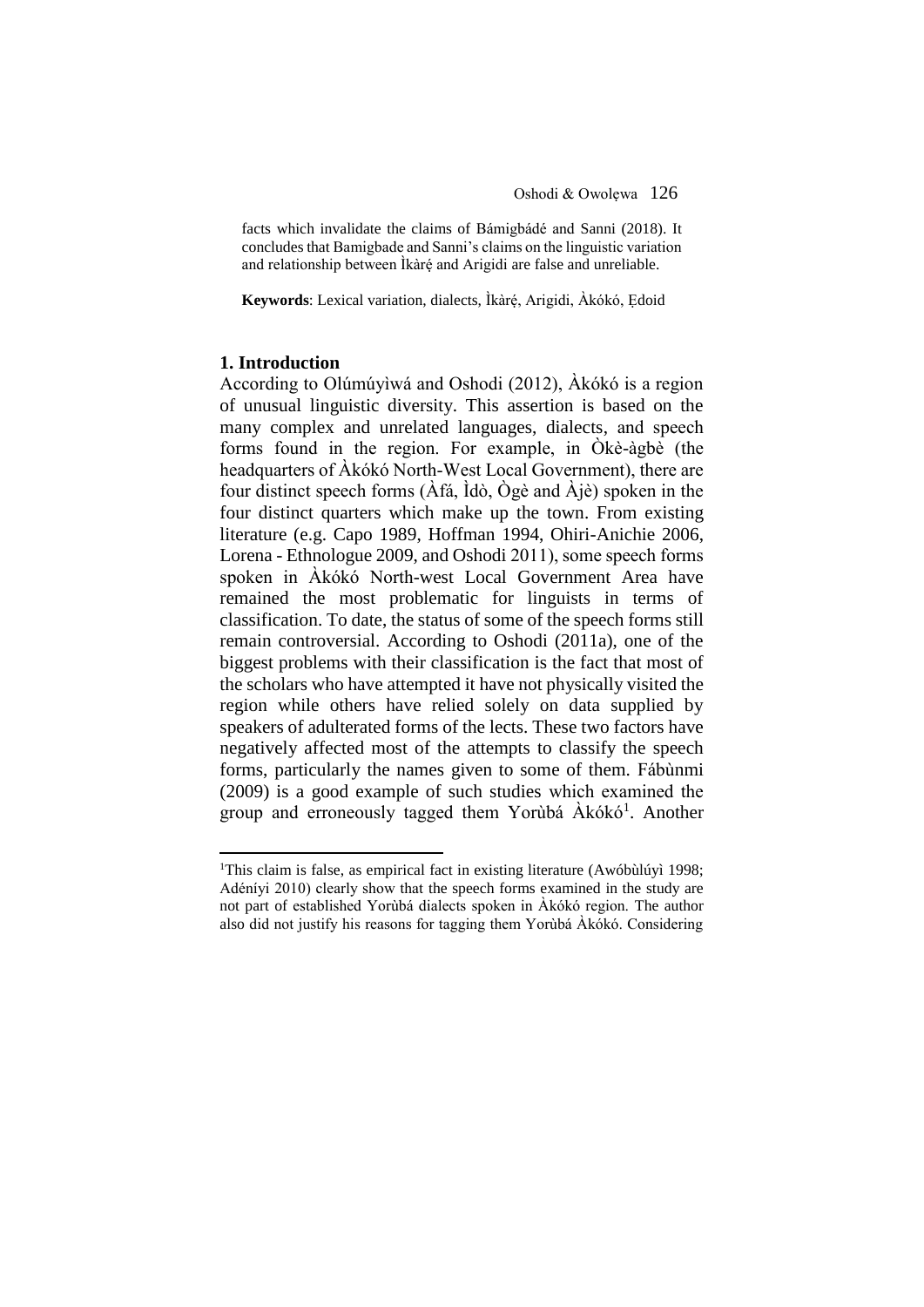example is Adéníyì (2016) which claims that studies on the phonologies of the speech forms are rare. This claim is also not true because there are a good number of published works on the phonologies of Akoko speech forms: Awóbùlúyì (1972) examined the morphophonemics of Àfá; Oyètádé (1981) and Oshodi (2011b and 2011d) examined the phonology and phonetics/phonology of Arigidi; while Fádorò (2010) examined phonological and lexical variations of Akoko speech forms.

 $\hat{A}$ kóko is a region which covers some parts of Ondo and  $\hat{E}$ dó states. There are 63 towns in Àkókó part of Ondo state and all the 63 towns attach the word Àkókó to their names as evident in Arigidi-Àkókó, Ìkàré-Àkókó, Àkùngbá-Àkókó, Àjowá-Àkókó, Ọ̀ḳ à-Àkókó, Òkèàgbè-Àkókó, Ìṣùà-Àkókó, Ìbòròpa-Àkókó etc. Some of the towns listed above are not in any way linguistically homogenous. For example, Àjọwá-Àkókó is a community comprising eight different autonomous communities namely; Urò, Ọiò, Dája, Èṣùkù, Èfìfà, Ìlúdòtun, Oso, and Ọ̀rà. Each of these communities has its own recognized traditional ruler. Despite living in the same geographical space under a common name, most of the communities speak completely different speech forms which are, in some instances, not mutually intelligible. However as observed by Oyètádé (2007) Yorùbá remains the lingua franca in Àkókó region and most of the natives in addition to their indigenous tongues use Yorùbá as a "second native language" since both are acquired simultaneously.

According to Joseph  $(2015)$ , the Akókó part of Édó state known as Àkókó-Èdó is made up of fifty-six towns and villages. These include Igarra, Dangbala, Makeke, Olloma, Ekpe, Bekuma, Okpe, Ekpè-Edó, Osósò, Ojah, Lampese, Ikiran, Ibekuma, Uneme-Osu, Ewan, Ijaja, Ayegunle, Ojirami, Ibilo, Uneme-

the controversy surrounding the linguistic status of the speech forms, any name suggested for them must be justified.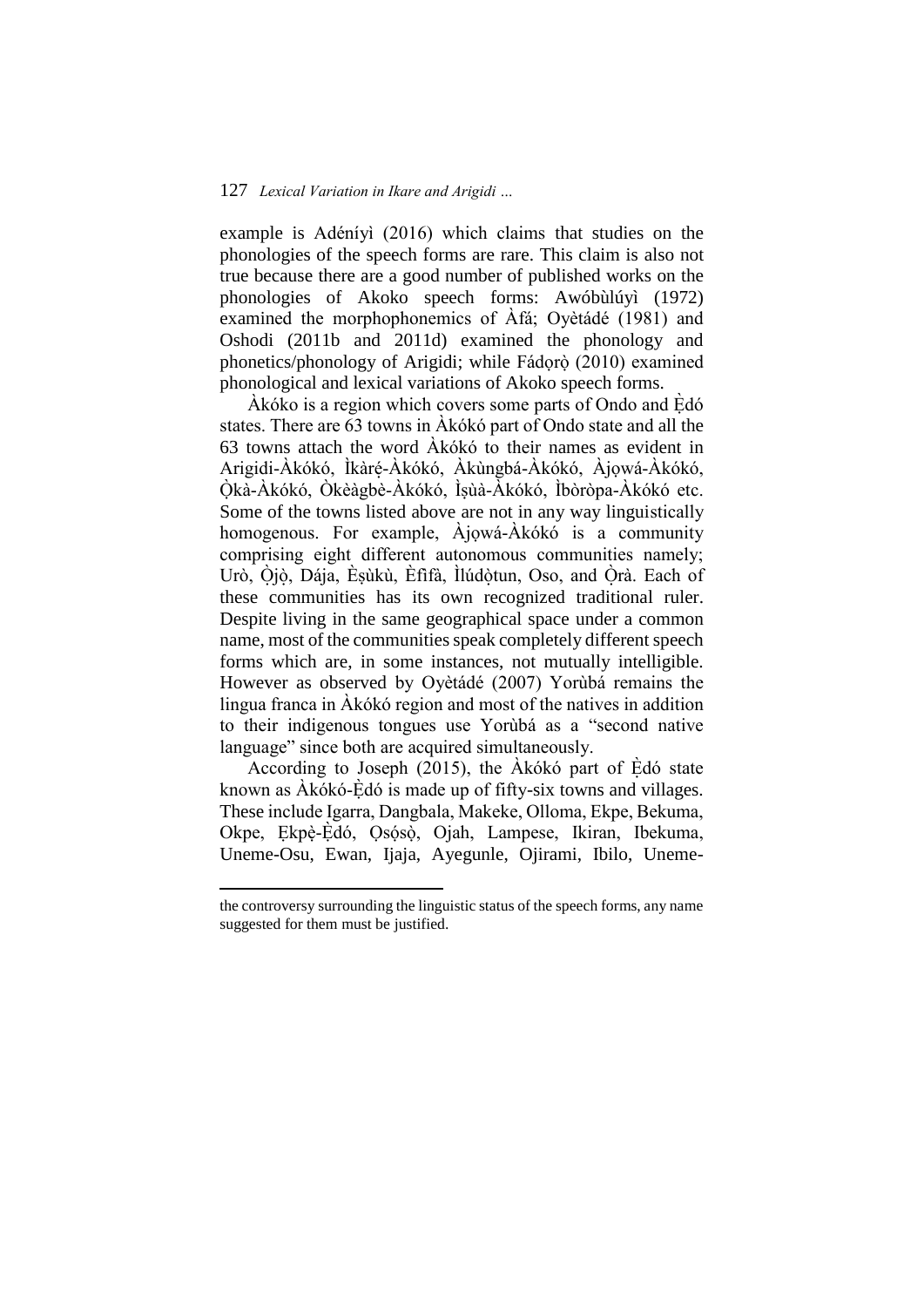nokhua, Ikpeshi and Ekpesa. Just as it is in Ondo state, there are different ethnic groups in  $\hat{A}k$ ókó region of  $\hat{E}d\hat{o}$  state. The Okpameri people constitute the major ethnic group there with towns/villages like Ibillo, Lampese, Ayegunle, Ugboshi, Imoga, Ekpesa, Ekor, Ṣómoríkà, Ikiran, Bekuma, Ogbe, Eshewa, Ojah, Onumu, Ojirami, Dangbala, Ekpe, Ogugu, Ebun, Makeke and Ayanzah. Others are the Uneme with towns/villages like Uneme-Erhurhu, Uneme-Akiosu, Uneme-Ekpedo, Uneme-Akpama and Uneme-Nokhua; and the Etuno comprising Okpe-Idesa-Oloma-Akukuku, Ọsósó, Sasaru-Ewan, Ikpeshi and Igbegere.

The major difference between Àkókó towns/vilages in Ondo state and their counterparts in Edó is that unlike those in Ondo state the names of  $\hat{A}k\hat{o}k\hat{o}$ -Ėd $\hat{o}$  towns/villages do not have the word Àkókó attach to them. What they share in common are two: one, they are all grouped Akókó-Edó Local Government with the headquarters in Igarra; and two, all of them are jointly referred to as Akókó-Édó. However, the reality is, there is no language or dialect known as Àkókó spoken anywhere in Àkókó axis either in Ondo or Edó state.

# **2. Linguistic Background and Situation in Àkókó Region**

The Àkókó part of Ondo State is made up of four Local Government Areas: Àkókó North-East, Àkókó North-West, Àkókó South-East, and Àkókó South-West. According to Crozier and Blench (1992) and Lewis (Ethnologue 2009), there are five different language family groups of the Benue-Congo language family in the region. These are:

**<sup>2</sup>Yoruboid**: Ọ̣̀kà, Ìkàré,̣ Ìbòròpa, Àkùngbá, Ìfira, Ọ̣̀bà, Ikún Ṣúpárè, Ọ̣̀gbàgì, Ìrùn, Àfìn, Eṣé

<sup>2</sup>Oshodi (forthcoming) observed that this list is incomplete. Towns such as Ùgbè, Èrìtì, Oso and Òrà are Yorùbá dialect speaking towns in Àkókó which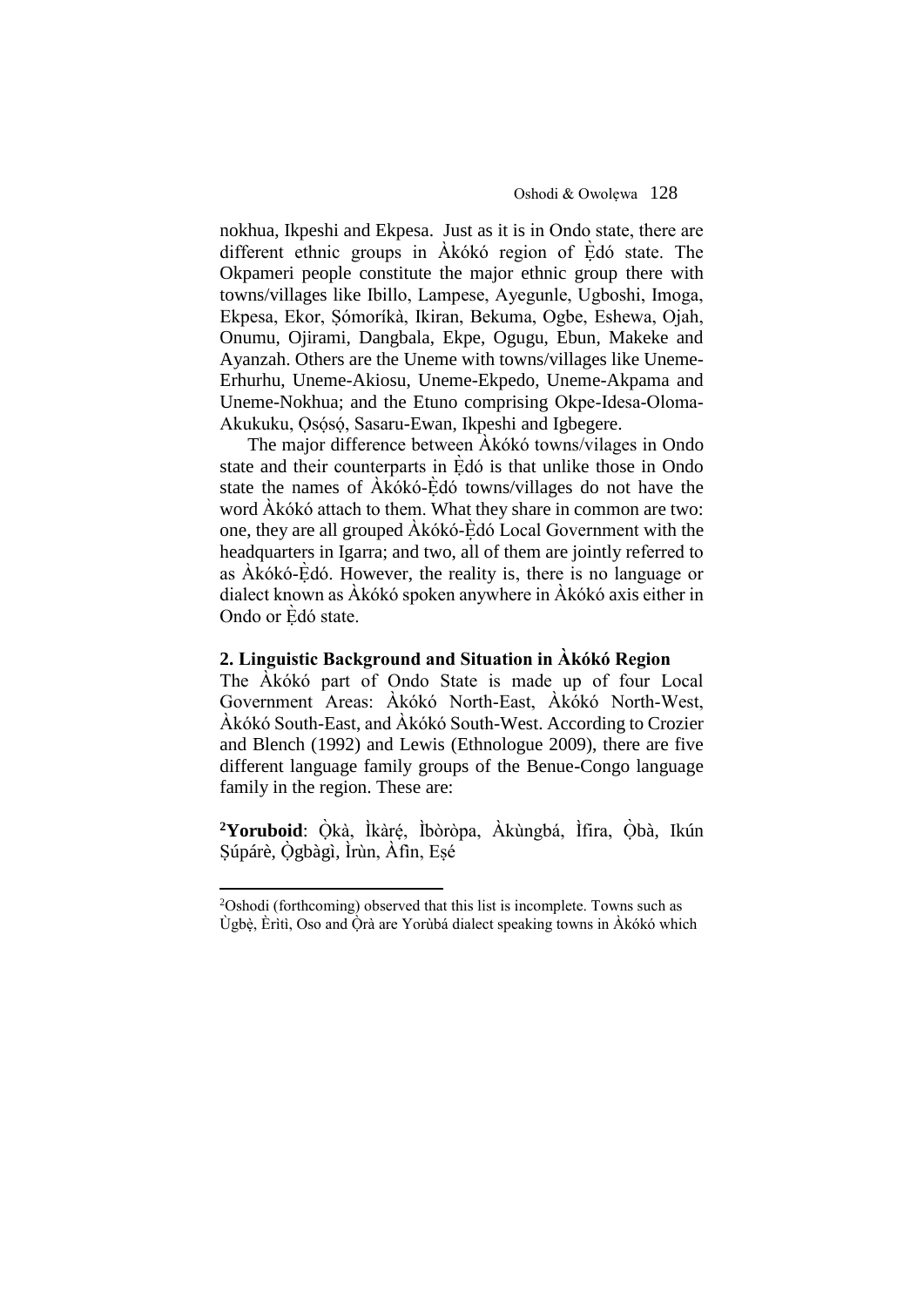**Arigidi Cluster**: Arigidi Erúṣú Àfá, Ògè, Ìdò, Àjè, Oyín, Eṣé, Urò, Ojò, İgásí

<sup>3</sup>Akpes Cluster: Àkpes (Àkùnnù), Àsè, Dája, Èsùkù, Gèdègèdè, Ìbaràmù Ìkáràmù, Ìyànì

Ukan: (Ikani) Àúga (Ligau) Iṣè (Ishieu), Ìkákùmò-Àkókó (Ukaan), Anyánrán (Iyinno) (spoken in Ėdó state)

**Ẹ̀dóid**: Ehueun (Ẹkpìnmì), Ùhàmì, (Ìṣùà), Ukue

(Crozier and Blench 1992)

The Yoruboid group comprised of established Yorùbá dialects interestingly found across the four local government areas in the region: Òkà, Àkùngbá, Òbà, Ikún and Súpárè in Àkókó South-West; Ògbàgì, Ìrùn, and Àfìn in Àkókó North-West; Ìkàré and Ìbòròpa in Àkókó North-East. Ìfìra, a member of Ào Yorùbá dialect predominantly spoken in Ọ̀sé local government area (Táíwò 2005) is the only one of the speech forms spoken in Àkókó South-East.

# **3. Genetic Classification and Linguistic Relationship of Ìkàré ̣and Arigidi**

Arigidi and Ikàré are neighbours whose boundaries are difficult to determine. However, facts from existing literature show that the two speech forms belong to different sub-language families. According to Lewis (2009), İkàré and Arigidi both belong to the Benue-Congo language family group. Awóbùlúyì (1988) and Adéníyì (2005, 2010) classified Ìkàré as a Yorùbá dialect. Awóbùlúyì (1998) further classified Ìkàré under Òbà-Ìkàré subgroup under South-East Yorùbá dialects. On his part, Adeniyi

were not captured. Also, we are of the view that Eṣé, which was put under Arigidi Cluster, should be under Yoruboid.

 $3A\gamma$ <sub>3</sub>Agoyi (2008) suggested the name  $\AA$ bèsàbèsì for this group and claimed it should be placed under Edoid.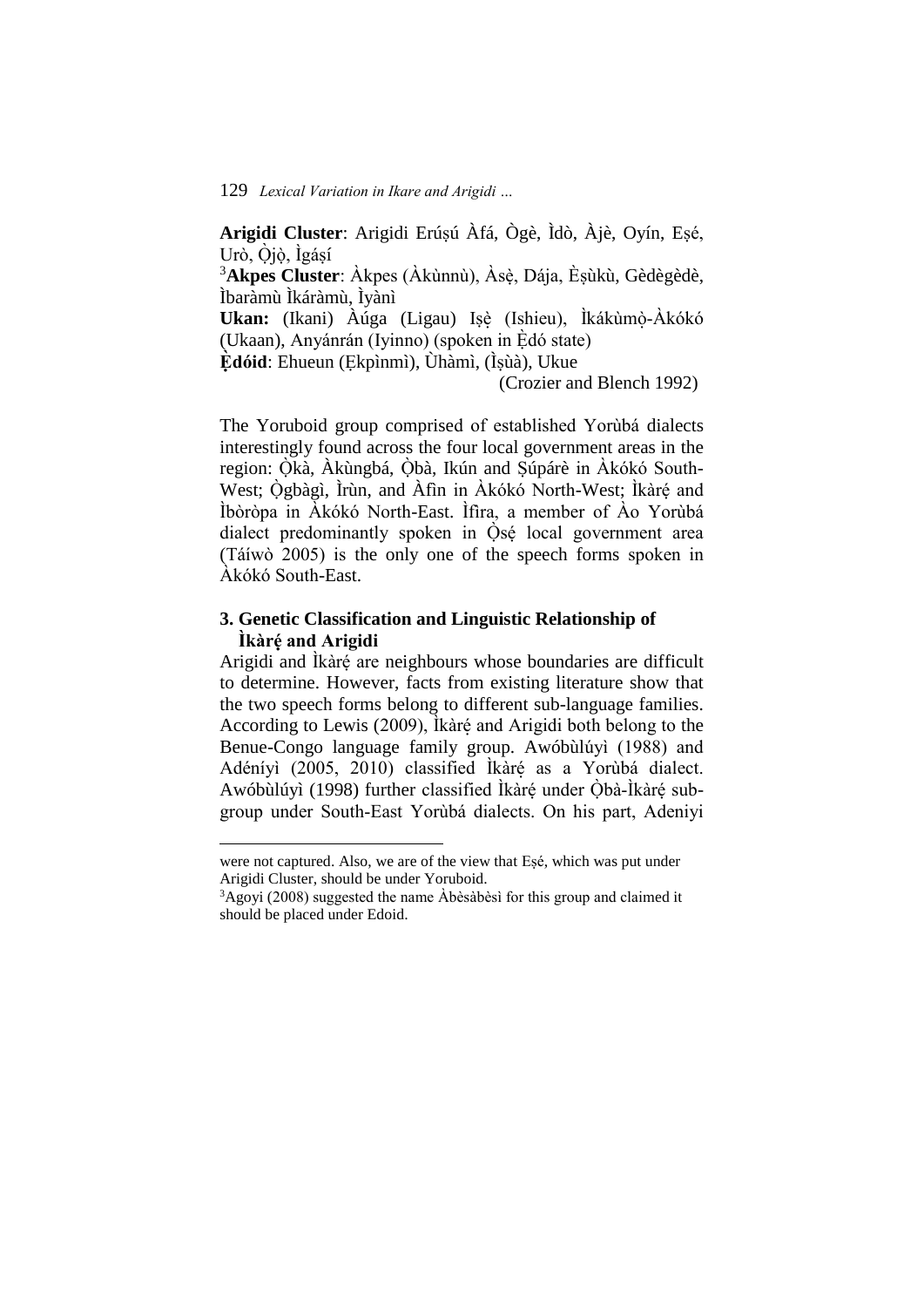(2010) classified the Yorùbá dialects spoken in Àkókó under Eastern Yorùbá dialects. As shown in the previous section, the linguistic status of Arigidi is still controversial. The consensus is that Arigidi and the other speech forms share a common ancestor with Yorùbá. However, there is no agreement among scholars regarding their actual sub-family group as different writers have classified them under different sub-families.

# **4. Lexical Variation in Ìkàré ̣and Arigidi: A Synopsis of Bámigbádé and Sanni (2018)**

Bámigbádé and Sanni (2018) carried out a lexicostatistic study on Ìkàré and Arigidi. The major goal of the study was:

> to examine the extant relationship between Ìkàré ̣ and Arigidi dialects of the Àkókó languages, a member of the YEAI (Yoruboid, Edoid, Akokoid and Igboid) subgroups of the West Benue-Congo language family

Bámigbádé and Sanni (2018:43)

On the methodology adopted for the study, and some part of the findings, Bámigbádé and Sanni (2018:43) made the following claims:

> A lexical count analysis of the data collected was done to determine the cognate percentage between the  $\hat{I}$ kàré (sic) and Arigidi. The findings showed 45. 0% of the items are identical, 40.0% are the same while 15.0% are different.

They summarized their findings on page 62 thus:

A careful look at the data above reveal a striking similarity between Arigidi and Ìkàré. This is as a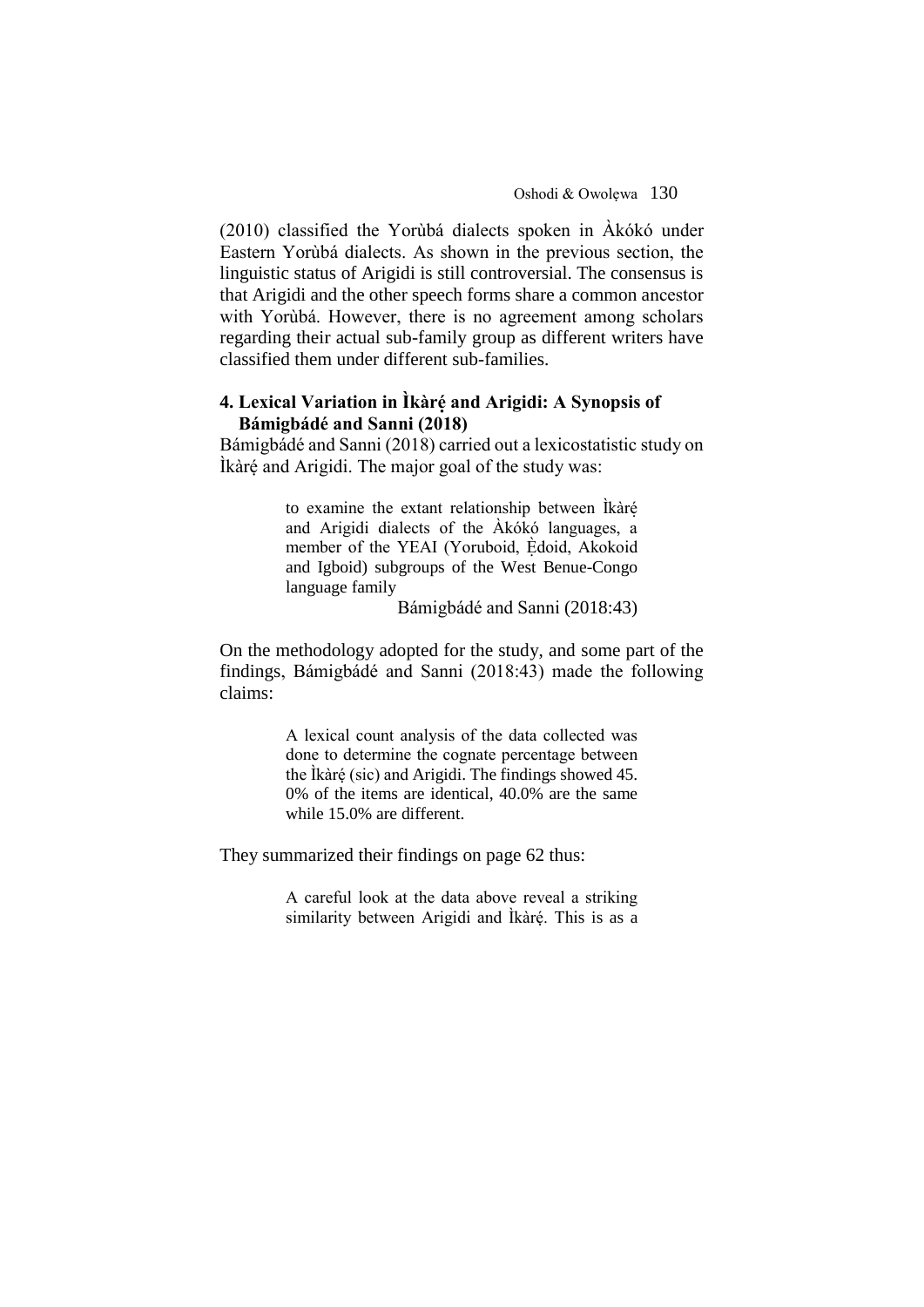result of contact. Two major factors could be held accountable for this. First, the migration pattern of speakers of Akokoid reveals that they traced their ancestral home to both Ile-Ife and Benin. Second, their present geographical settlements pitch them between the speakers of Yorùbá and Èdoid languages. It is also noticed that Arigidi had a closer contact with Edó than Ikàré and Ikàré on the other hand had a closer contact with Yorùbá than Arigidi. The lexical variants that are attested in our analysis above could be attributed to external influence as a result of contact with other languages which eventually led to borrowing or influence.

We shall now subject the focus, authenticity of the data supplied, method of data analysis as well as findings of Bámigbádé and Sanni (2018) to scrutiny.

### **4.1. Incorrect Data Presentation and Analysis**

Lexical variation seeks to identify the differences between lexical items in two or more languages. The major goal usually is to establish similarities and differences by determining the level of cognates in the speech form being investigated. According to Romaine (2000), Lexicostatistics aims at establishing linguistic relations on the basis of a quantitative comparison of vocabulary; it is the statistical study of vocabulary to discover whether languages are historically related by counting the percentage of cognates.

A look at the data presented in Bámigbádé and Sanni (2018) reveals a lot of inaccuracies with regards to the forms ascribed to Arigidi words, especially in tone and phonemic representation. Table 1 contains examples of such misrepresentations and their correct forms, adapted from Oshodi (2011 and 2018).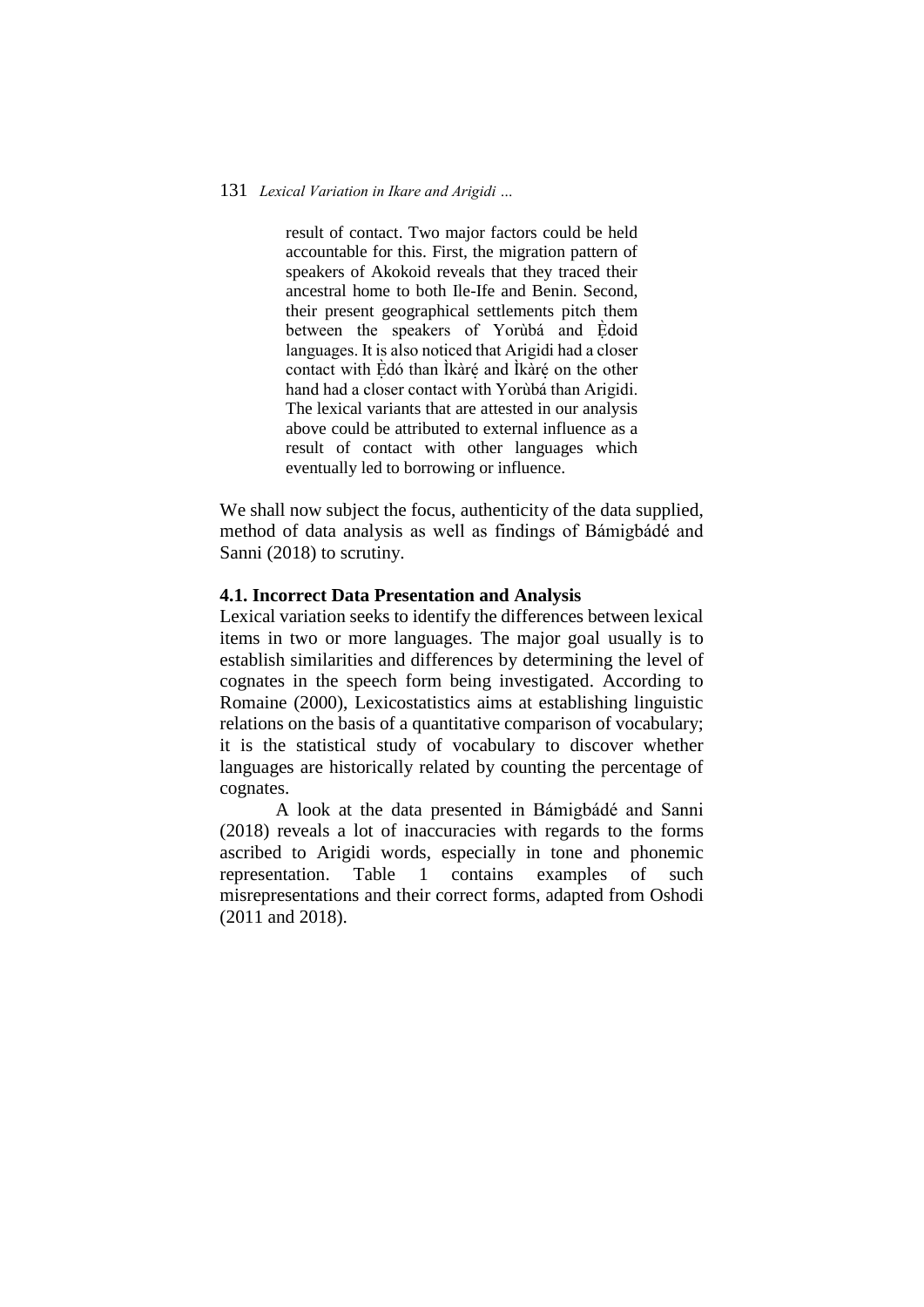| Table 1. Lexical Items in Arigidi: Bámigbádé and Sanni (2018) |
|---------------------------------------------------------------|
| versus Oshodi $(2011b, 2018)$                                 |

| <b>Gloss</b> | Bamigbade & Sanni (2018) | Oshodi (2011b, 2018) |  |
|--------------|--------------------------|----------------------|--|
| ashes        | *ódon                    | oodon                |  |
| axe          | *ohó                     | ohon                 |  |
| back         | *òsan                    | òson                 |  |
| bad          | *a-sán                   | not a single word    |  |
| belly        | *ogo                     | ògo                  |  |
| big          | *don                     | dòn                  |  |
| bird         | *oron                    | ooron                |  |
| bite         | *ron                     | ron                  |  |
| blood        | *èjè                     | èjèn                 |  |
| burn         | *lejú                    | léyu                 |  |
| bush         | *uron                    | èéfá                 |  |
| chin         | *agbò                    | eetiò                |  |
| child        | *uworin                  | uwon/àwónrín         |  |
| cloud        | *súnmò                   | ofúrufú              |  |
| day          | *egen                    | egen                 |  |
| die          | *kú                      | kun                  |  |
| dirty        | *sìnrìn                  | dòtí                 |  |
| dog          | *ófó                     | ofo                  |  |
| drink        | $*bo$                    | bọ                   |  |
| dry          | $*_{g0}$                 | gho                  |  |
| dull (blunt) | *kún                     | not a single word    |  |
| dust         | *grukutu                 | erukutu              |  |
| earth, world | *itfa                    | èèkà                 |  |
| egg          | *ejáha                   | èjaha                |  |
| eye          | *odù                     | oju                  |  |
| fall         | $c$ ]*                   | lépo                 |  |
| feather      | *eyíyo                   | èèka                 |  |
| few          | *ìkèngbè                 | yèyè                 |  |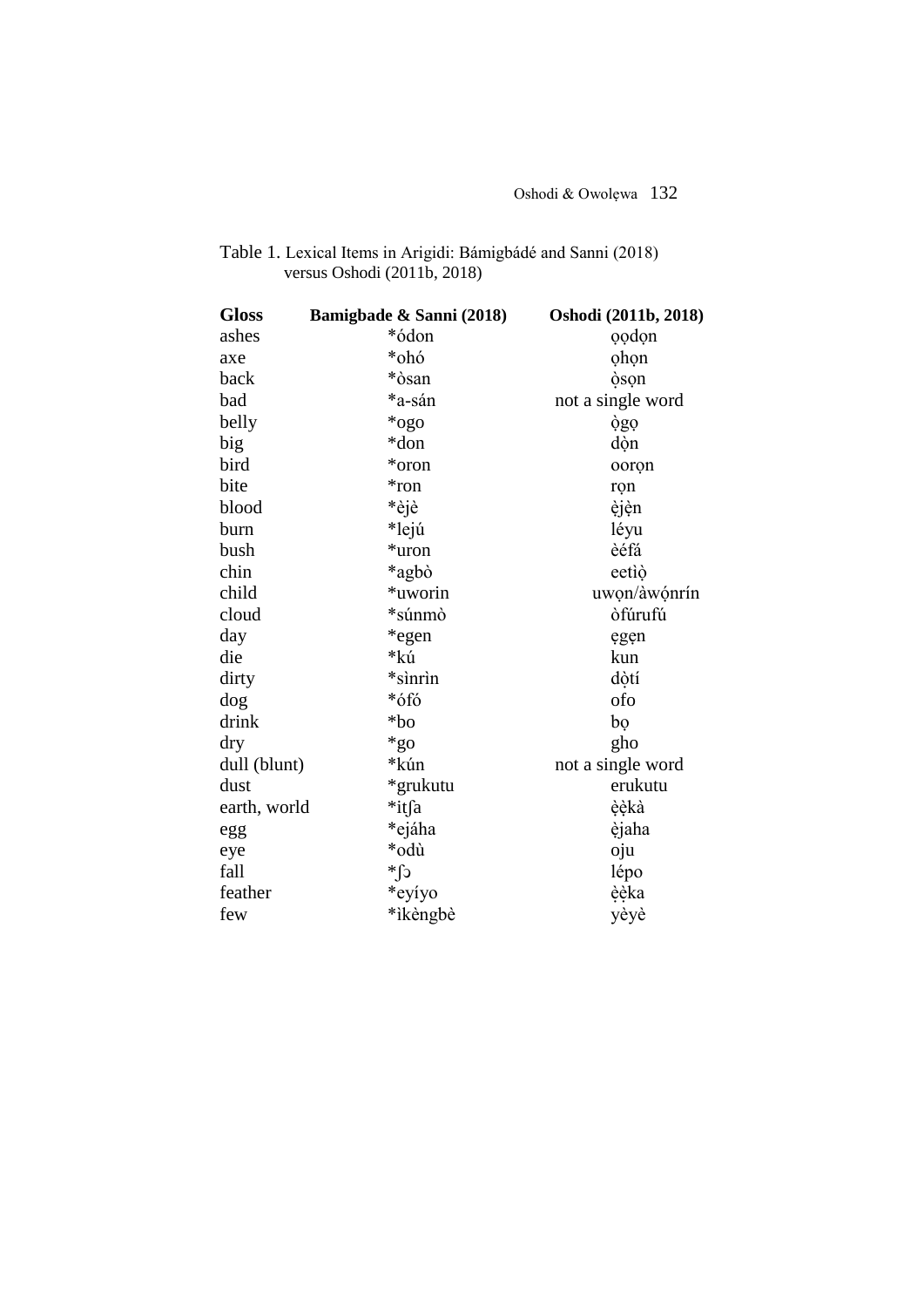| fight     | *peje          | kpeèje             |  |
|-----------|----------------|--------------------|--|
| fire      | *itó           | eeșo               |  |
| fish      | *eso           | eso                |  |
| five      | *itan          | iton               |  |
| fly $(v)$ | *kòhò          | hòhò               |  |
| foot      | *àtèlè òhú     | òhò                |  |
| forget    | *bí            | bin                |  |
| four      | *inee          | inen               |  |
| freeze    | *dìyìnyùn      | dì                 |  |
| give      | *gbàyèn        | not a single word  |  |
| good      | *idán          | son                |  |
| guts      | *ègirì eewòn   | ègíríèèwòn (chest) |  |
| hand      | *owó           | <b>OWO</b>         |  |
| hear      | $*_{se}$       | șę                 |  |
| head      | *ègìrì         | ègírí              |  |
| heart     | *okà           | okàn               |  |
| he        | *okère         | not a single word  |  |
| how       | *idaben (daji) | not a single word  |  |
| in        | *légo          | ògo (in/inside)    |  |
| kill      | *kó            | kpo                |  |
| know      | *rá            | ròn                |  |
| leg       | *ùhò           | òhò                |  |
| lie       | *oye           | oyę                |  |
| louse     | *osò leather   | eeso               |  |
| man/male  | *òkòre         | ukonren (man)      |  |
|           |                | okóore (male)      |  |
| mouth     | *oru           | òrun               |  |
| name      | *òdò           | eyín               |  |
| meat      | *aran          | ààrọn (goat/meat)  |  |
| near      | *yù-tìn        | not a single word  |  |
| neck      | *ugó           | ugo                |  |
| new       | *tonton        | tộộtộ              |  |
| night     | *odúdú         | òdudo              |  |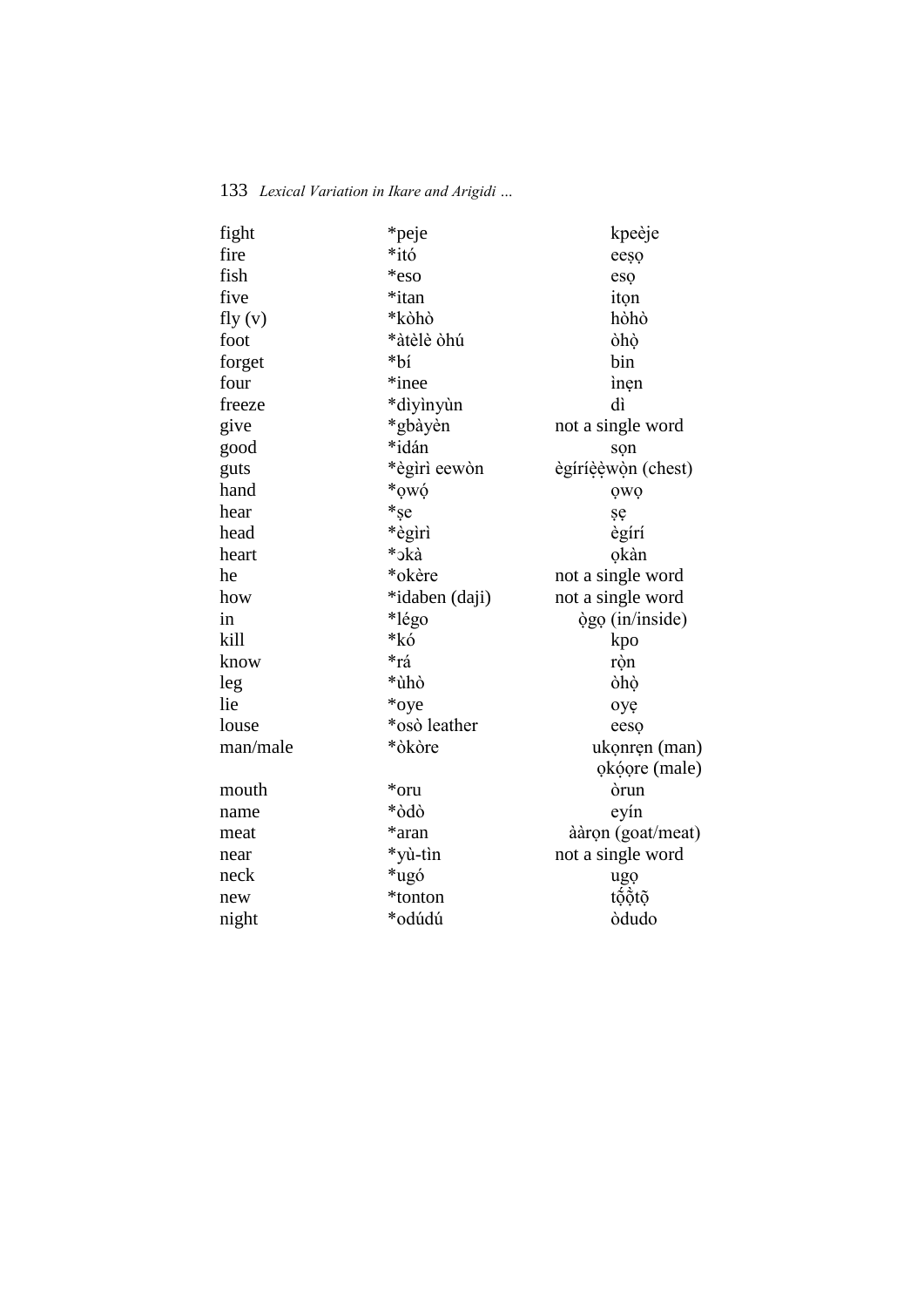Oshodi & Owolẹwa134

one \*ìkan ì k ó n ̣ other \*àjàfò ìmộộ ̣ person \*èwé è n ẹ n ľ play \*debó deèbo  $\overline{\phantom{a}}$ rain \*èyìn<br>sand \*isá èjin/èdzin/ sand \*isá ííṣa salt \*owò owo short \*ìkàgò kúrú si t \*sesin \*sesin seesin sky \*sómò s ó n m ò n l l sleep \*fen sen smoke \*újù uyu star \*ìràwò alawọn èèjù stand \*sisièyen sisi $\gamma$ en sisi stick \*orupu orùkpó (stick/cane)<br>stone \*eta eta stone \*eta eta sun \*ùhò ùhọ straight \*tàarà tààrà that \*ìgòrò igoro there \*ihàrò <sup>\*</sup>ìhàrò ìhanro thin \*tere not a single word<br>this \*igin rin for a single word<br>igin rin igin this  $*$ igin rin three \*ída ida throw \*dèe dé tie tie tot die stel begin die heerste geleë begin die heerste geleë begin het. Dit heerste geleë begin het on<br>Die begin het die heerste geleë begin het ook die begin het ook die begin het ook het ook het ook het ook het<br>D tongue \*èrè eerè tooth \*eyín eyin vomit \*kpà pà walk \* ʤìn ʤ è n ľ wash (plate) \*bèè bè wash (cloth) --fò ̣ water ʤ i è ʤin we \*ao \*ao aò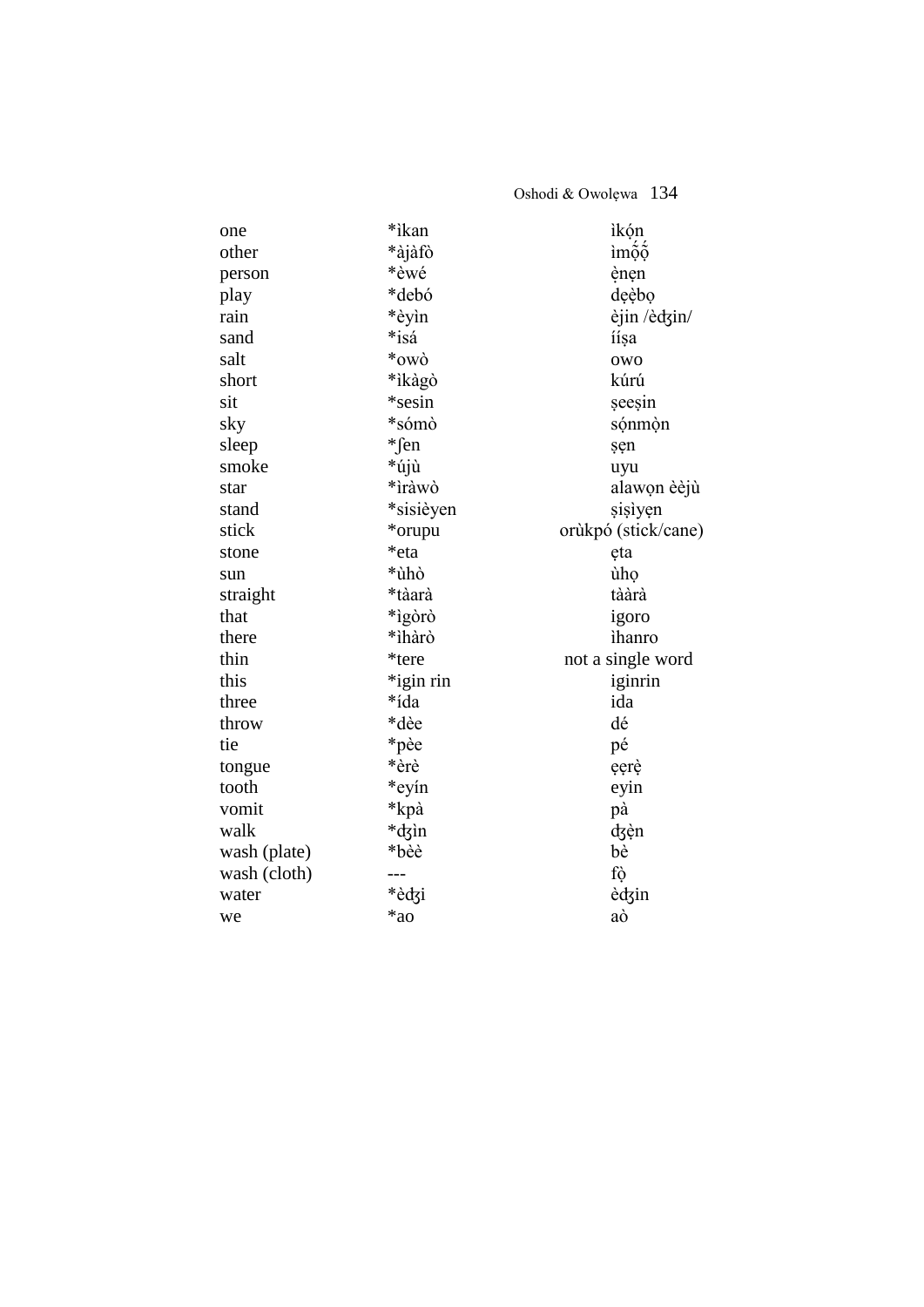| *rùn      | no word          |
|-----------|------------------|
| *ihen     | ihệèn            |
| *ifó ufoó | ùfoò             |
| *efufo    | èfúfò            |
| *èjèré    | eséere           |
| *ohon     | ohon (tree/wood) |
| *olo      | òòlò             |
| *kà       | gbarà            |
| $*_{g_0}$ | gogò (weep/cry)  |
| *ofefe    | no word for it   |
| *ebo      | eebò             |
|           |                  |

As evident in table 1, the examples given in Bámigbádé and Sanni (2018) were all asterisked to indicate their ill-representation in contrast to the well represented forms in Oshodi (2011b; 2018). Some of the errors are due to wrong substitution of vowels, e.g. /ẹ/ for /e/, /ọ/ for /o/, and /ọn/ for /an/. Similarly, wrong assignment of tones by Bámigbádé and Sanni (2018) gave the Arigidi word for 'white' as /efufo/ with a mid-mid-mid tone sequence whereas the correct pronunciation is /èfúfò/ with a lowhigh-low sequence. Another example is the word for *tree* given as 'ohon' instead of 'ọhọn'. The difference was due to the use of vowel /o/ instead of /o/. Again, in Arigidi, the nasal vowels /an/ and /ọn/ are two distinct vowels. Thus, the word for back rendered as 'osan' in Bámigbádé and Sanni (2018) is wrong. The correct word is "òson". Some examples were also given for certain words where no single word exists for such in Arigidi: the word for *bad* was tagged 'a-san', give 'gbayen', he 'okére' and yellow 'ofefe'. For clarity, 'Á à san' is a full sentence which means 'He/she/it is not good'. 'gbàyón' in Arigidi is an imperative sentence which means 'Give it to him/her/it!' There is no word for yellow in Arigidi. The discussion on the word for 'he' (the third person singular short subject pronoun) in Arigidi is beyond the scope of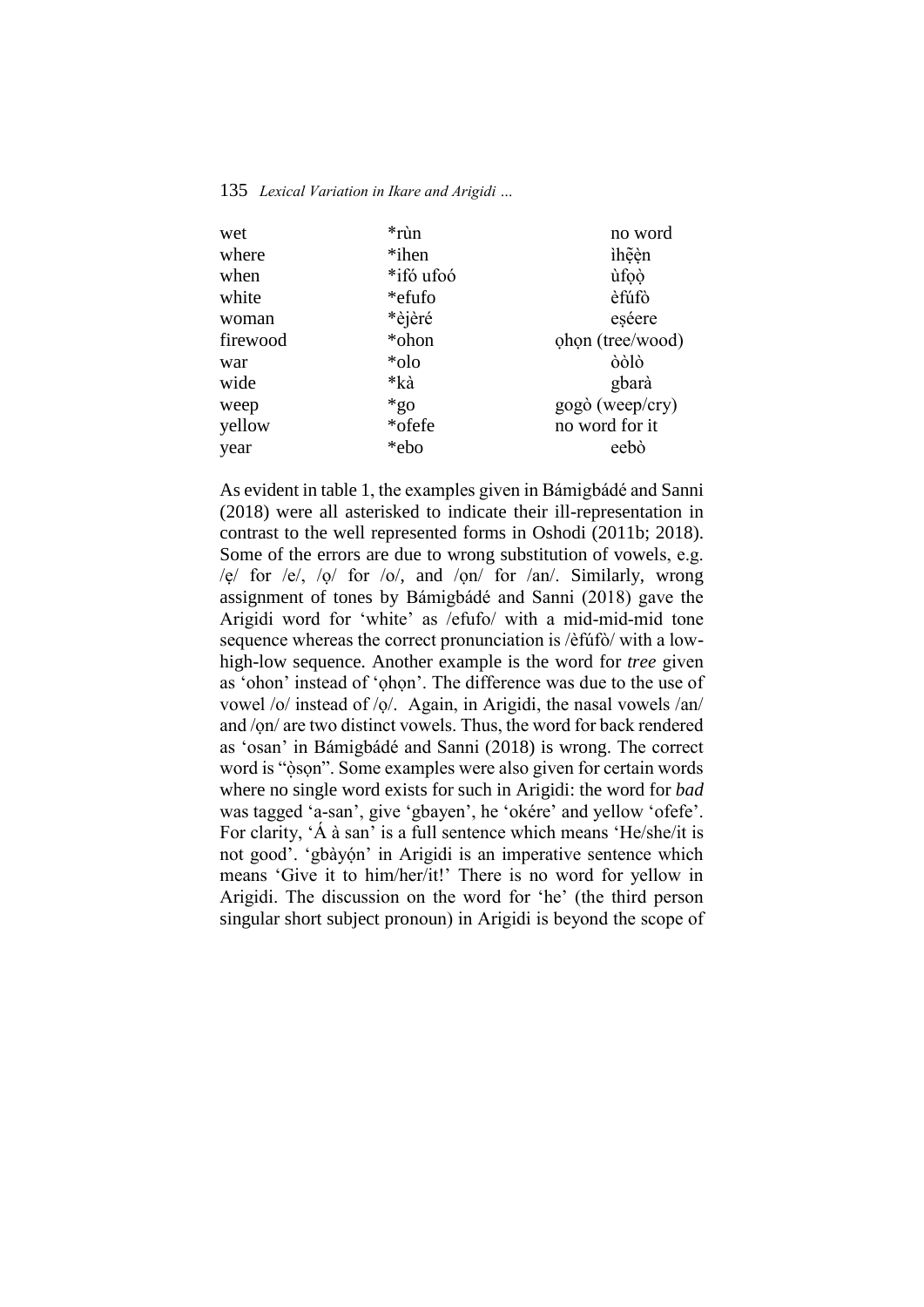this present study (see Oshodi 2013 for a comprehensive discussion). 'Okóore' in Arigidi means 'male' and not 'he'.

Also, Bámigbádé and Sanni (2018; 61) gave examples of some Arigidi words which they claimed were influenced through contact with Yorùbá as well as those influenced by some neighbouring Edoid languages. There are four issues with this claim. One, the link between Arigidi and Edó is not new, Oshodi (2011b) made similar observations and justified it with lexical examples. Two, there is no direct neighbouring Ẹdo town around Arigidi which speaks a dialect of Èdó. Three, there are many languages and dialects under Edoid, but the particular one referenced in Bámigbádé and Sanni (2018) was not mentioned. Four, if Arigidi is truly influenced by both Yorùbá and Ėdó, it would have been more interesting if Bámigbádé and Sanni (2018) had made a categorical statement on the linguistic status of Arigidi, i.e. whether it should be considered an Èdó or a Yorùbá dialect.

A lot of wrong claims were also noticed in the Ikàré data. It is very surprising that Bámigbádé and Sanni (2018) claimed that the only difference noticed between Ikàré and Yorùbá is the replacement of sounds /w/ and /i/ with /h/ and /u/ respectively. The replacement of vowel /i/ with / $u$ / in Ìkàré is not a general rule as claimed by Bámigbádé and Sanni (2018). Words like iye 'mother', iba 'father', İsakúnmì 'a street', ijerí 'food', ilá 'okra', ìdẹn 'maggot', iyọ 'salt' and iíjẹ 'yam' still exist in Ìkàré ̣where the vowel  $\frac{1}{i}$  is not replaced with  $\frac{1}{u}$  at the initial position. Besides, it is an established linguistic fact that some Yorùbá dialects like Òwó, Èkìtì, Ìkàré and Ìjèsà normally use vowel /u/ in most cases in word initial position in contexts where Standard Yorùbá uses /i/. Furthermore, the claim that Ìkàré is closer to Yorùbá than Arigidi while Arigidi is closer to Èdoid than Ìkàré is confusing since the status of Ìkàré as a Yorùbá dialect has never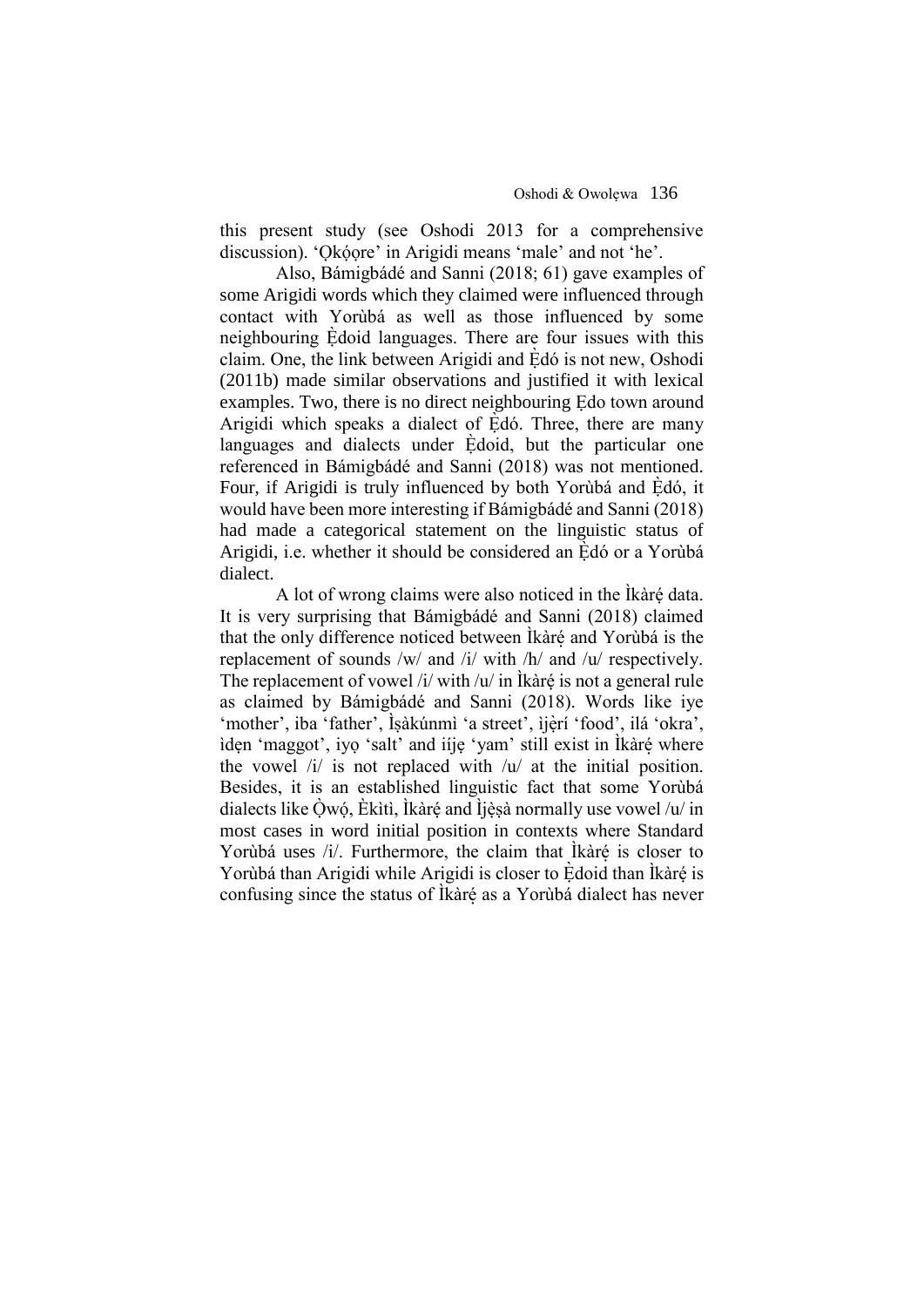been in doubt and no linguistic literature has linked Ikàré dialect to any Èdoid language.

There were also incorrect forms under the data for Ikàré. Some examples of such misrepresentations are as presented below in table 2.

| <b>Gloss</b> | Bámigbádé and Sanni (2018) | <b>Correct Form</b> |
|--------------|----------------------------|---------------------|
| belly        | *úkù                       | ukùn                |
| chin         | *agbò                      | àgbòn               |
| dig          | *jèn                       | gbé                 |
| drink        | *kè                        | ké                  |
| farm         | *okó                       | oko                 |
| heart        | *ókòn                      | okòn                |
| name         | *òdò                       | orúko               |
| salt         | *uyò                       | iyò                 |
| three        | *éta                       | èta                 |
| wind         | *aféré                     | atègun              |
| yellow       | *pupa                      | no word             |

**Table 2. Ìkàré ̣(Bámigbádé and Sanni 2018) vs. Correct Form** 

Some of the identified incorrect forms in table 2 from are significant for obvious reasons. For example, the Ikaré words for 'belly', 'heart' and 'three' were given as 'úkù, ókòn and éṭa' respectively where they all began with a high tone. This is totally strange because the data portray *Ikàré* as a dialect where a high tone can begin a word. This is incorrect because in Ìkàré ̣just like Standard Yorùbá, the high tone never begins a word. Also, the word given for farm 'okó' actually means 'penis' in Ikàré and not farm. Also, the word presented for yellow 'pupa' traditionally means 'red' while *yellow* as a colour does not exist in *Ikàré*.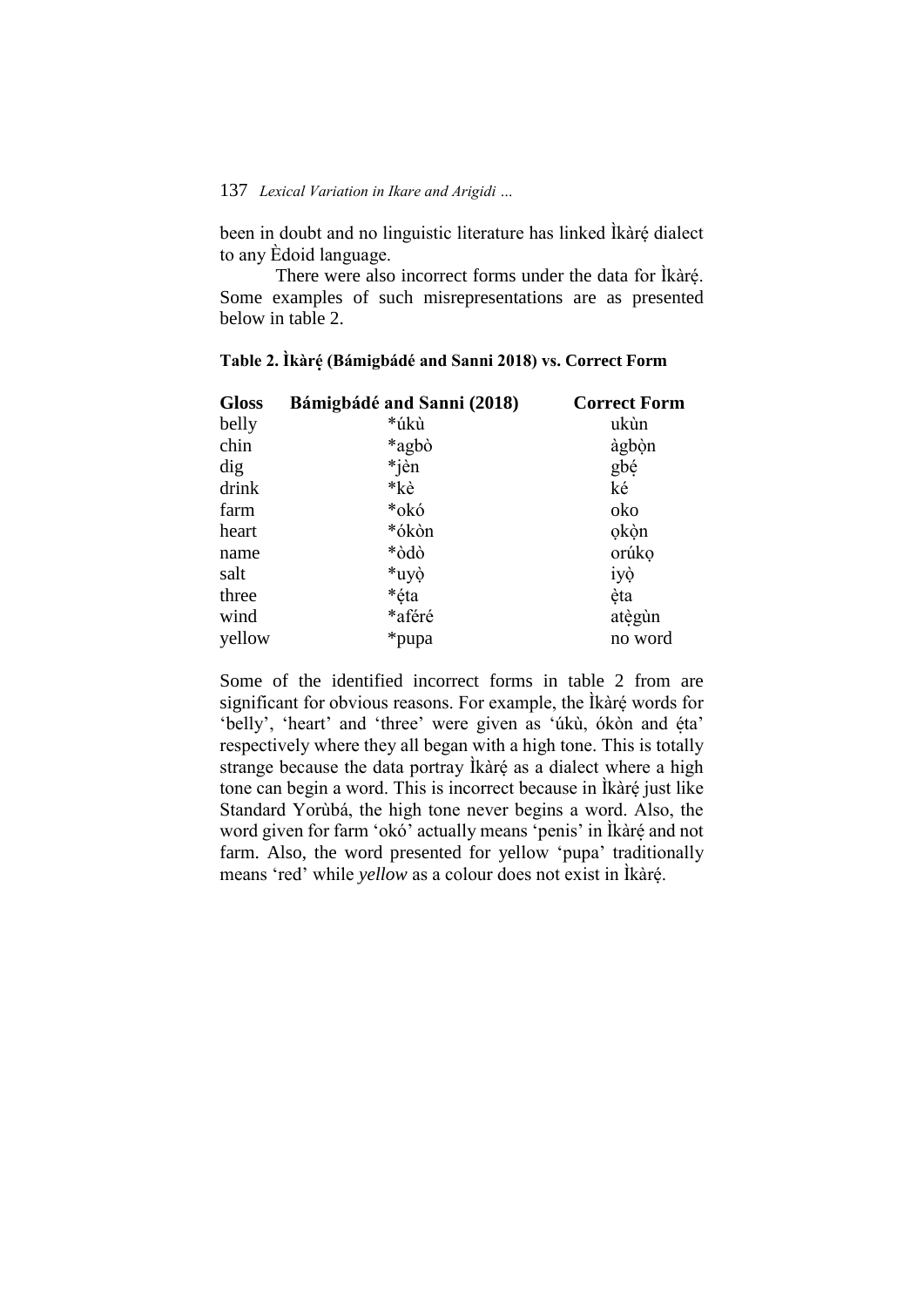### **4.2. Unexplained Letters in the Data Analysis**

Bámigbádé and Sanni (2018: 54-60), employed some letters under data presentation, which were not explained. These are presented below in table 3:

# **Table 3: Unexplained Letters by Bamigbade & Sanni (2018)**

| S/N          | <b>Gloss</b> | Arigidi | $*S/N$ | <b>İkàré</b> | Yorùbá  |
|--------------|--------------|---------|--------|--------------|---------|
| $\mathbf{1}$ | all          | àkùkù   | D      | gbògbò       | gbòngbò |
| 9.           | because      | nítòrí  | S      | nítorí       | nítorí  |
| 23.          | cold         | tún     |        | tútù         | tútù    |
| 72.          | head         | ègìrì   | D      | orí          | orí     |
| 106.         | name         | òdò     | S      | òdò          | orúko   |
| 169.         | thick        | gbúpon  |        | nípon        | nípon   |

Based on standard practices, S/N stands for serial number as shown in (1, 9, 23, 72, 106 and 169). However, another S/N (asterisked) is noticed in between Arigidi and İkàré. Instead of the usual numbers, letters D, S and I appeared under it. The function of these letters and the particular information they intended to convey in Bámigbádé and Sanni (2018) remains unclear because it was not explained.

### **4.3. Wrong Claims and Unusual Reference Patterns**

Bámigbádé and Sanni (2018) contains some misleading claims and unusual reference patterns. These shall be highlighted, discussed and assessed in terms of their implications on the study of Àkókó speech forms and the overall quality of the work.

First and foremost, the goal of Bámigbádé and Sanni  $(2018)$  'to examine the extant relationship between  $\hat{R}$  and Arigidi dialects of the Àkókó languages' (sic) was not justified. This assertion is based on two reasons. One, there has never been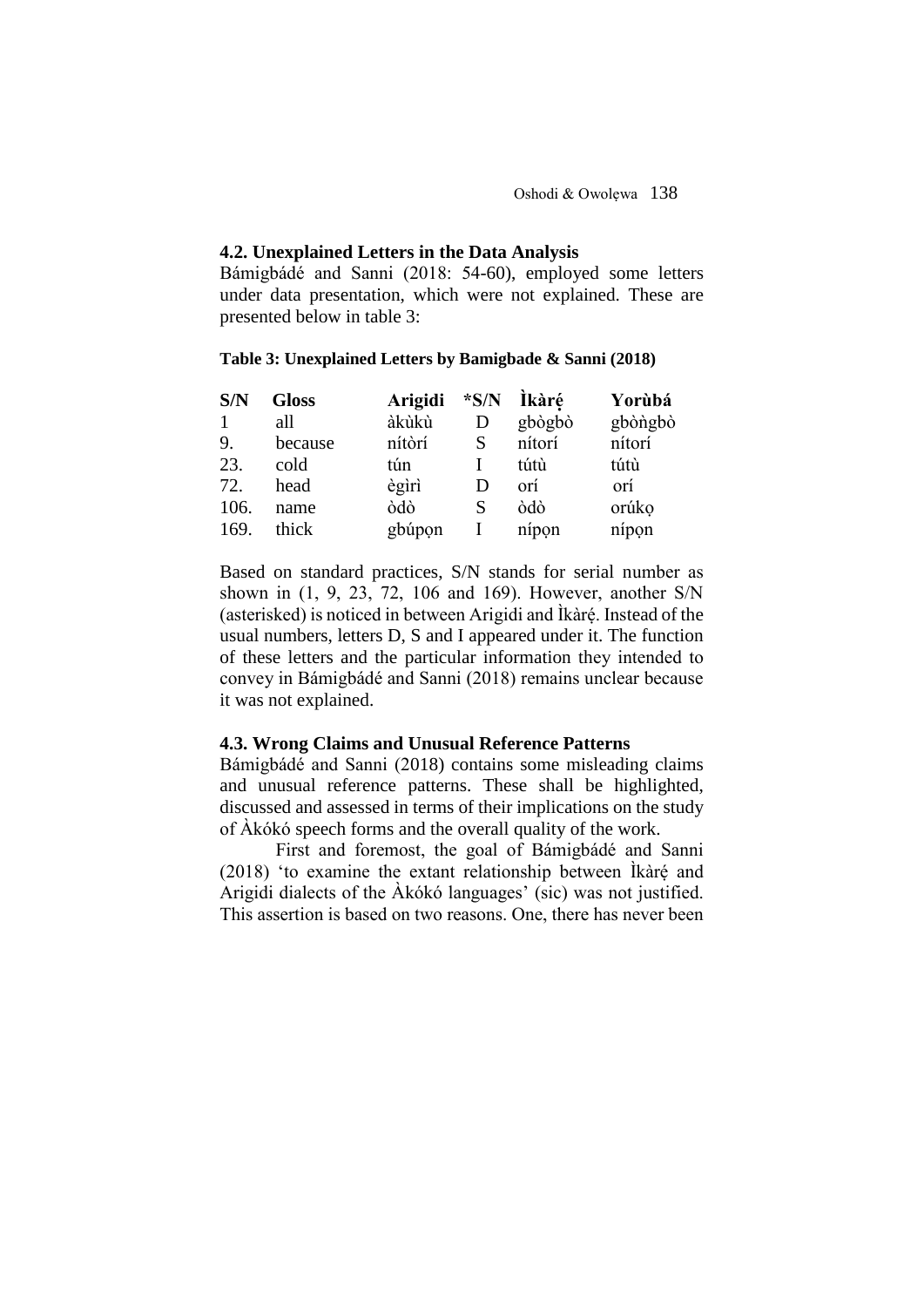any study on Ìkàré and Arigidi which examined their linguistic relationship and establish any fact on them, either negative or positive in terms of their relatedness. Thus, comparing their lexical items to examine and show the extant relationship between them is unjustifiable. Two, Ikaré and Arigidi were referred to as dialects of Àkókó languages. This implies that there is a language or languages in the region known as Akókó with Ìkàré and Arigidi as dialects of such language(s). This is also totally misleading. As shown in section two of this critique, there is no language known as Àkókó. The name Àkókó collectively refers to the region and all the inhabitants and does not represent any of their language, dialect or speech form.

Also, the methodology adopted by Bámigbádé and Sanni (2018) was faulty. The major goal of lexicostatistics is to determine cognates. Cognates refer to words that have the same meaning and descended from common ancestors. It is calculated by dividing the total number of items multiplied by 100 to obtain percentage cognates as follows:

> **Cognates**  $\overline{x}$  100 Total Number of Lexical Item (Arókoyò ̣& Lágúnjú 2019)

Gudschinsky (1956) identified three levels of cognate scores to determine relatedness:

- i. 0%–35% cognate means separate language family.
- ii. 36%–80% cognate means separate language, same family.
- iii. 80% and above cognate means it is the same language.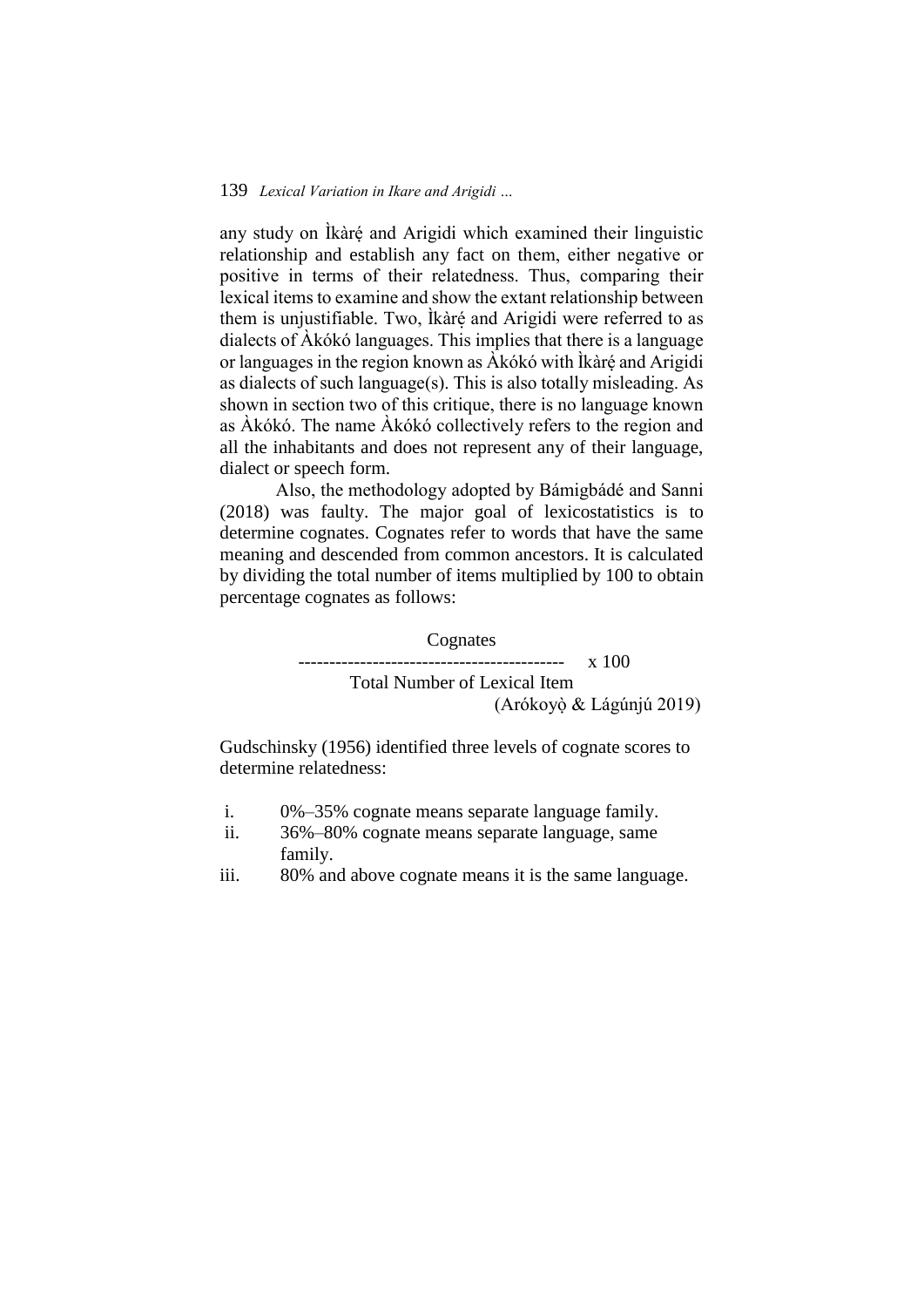A look at the pattern of data analysis in Bámigbádé and Sanni (2018) revealed that it did not follow this well-established procedure of determining cognates. There was nowhere in the study where any form of division or multiplication was done to determine cognates. How Bámigbádé and Sanni (2018) arrived at the percentages used to determine cognates in the study remains unclear. Based on the levels of cognate scores to determine relatedness identified by Gudschisky (1956), one would have expected Bámigbádé and Sanni (2018) to choose a level among the three levels to explain and establish the degree of relatedness between Ìkàré ̣and Arigidi, but nothing of such was done. The study did not make any categorical statement on the linguistic relationship between *Ikàré and Arigidi*, but focused, instead, on its assumed linguistic link between Ìkàré and Yorùbá and Ìkàré and Edoid on one hand; and the relationship between Arigidi and Yorùbá, and Arigidi and Èdoid on the other.

Bámigbádé and Sanni (2018) also claimed that Arigidi and Ìkàré both had contact with Yorùbá and possibly some Èdoid languages which are the closest neighbours to Arigidi in Àkókó- Èdó region. This claim is incorrect. Ìkàré is a dialect of Yorùbá, saying it had contact with Yorùbá is just surprising. Also, the claim that Ikàré had contact with some Edoid languages cannot be justified since the particular  $\dot{E}$ doid language(s) in question were not mentioned. Furthermore, the claim that some Edoid languages are the closest neighbours to Arigidi is geographically incorrect. The closest neigbours to Arigidi are mostly Yorùbá dialect speaking towns. Arigidi shares boundaries with Ikàré, Ìbòròpa, Ògbàgì, Òkèàgbè and Erúsú. Apart from Òkèàgbè and Erúsú (which are not Èdoid speaking towns), the rest are Yorùbá dialect speaking towns. In fact, the proximity between Ikaré and Arigidi is such that it is difficult to pinpoint the exact boundary between the two towns because houses have been built across the boundary by inhabitants of both towns. It is important to say that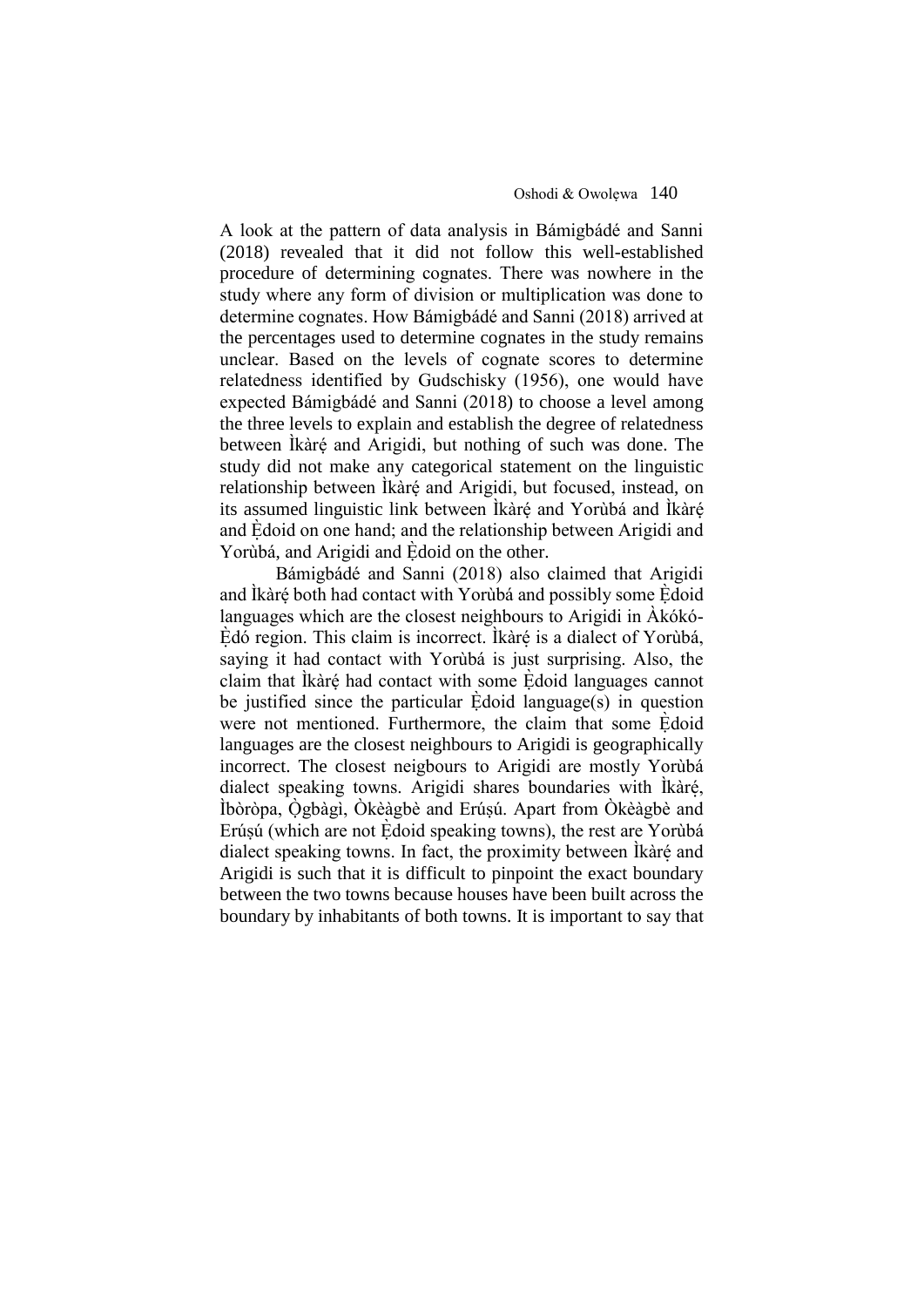historically, Arigidi has a link with Edo. According to oral history (Oshodi 2005), the first settlers in Arigidi were claimed to have migrated from Ilé-Ifè but stopped over in Ùbíàjà (a town in Èdó State) where they spent a lot of time before moving to their present location. Their long stay in Ėdó region is assumed to be responsible for some Edó words found in Arigidi today. For example, the Arigidi word for money is 'okùba' which looks like a cognate of 'ikìba' and 'úgùba' in Ibillo and Osósò in Àkókó-Edó, respectively.

Furthermore, the claim credited to Oyètáde (2004) is a complete misrepresentation. The language families in Àkókó cited by Bámigbádé and Sanni (2018) was from Crozier and Blench (1992) also cited in Oyètáde (2007). The section was titled "Languages spoken in Àkókó Region according to Group"; it is not "Variants of Àkókó Dialects" as claimed by Bámigbádé and Sanni.

A look at the summary and findings of Bámigbádé and Sanni (2018) revealed that their findings cannot be substantiated. From the data they presented, there is no striking similarity between Arigidi and Ikàré contrary to their claim. In actual fact, with the distorted and incorrect data supplied and analyzed in the work, it is impossible to make any valid claim on the lexical relatedness of Ìkàré and Arigidi.

Also, in the latter part of the summary, Bámigbádé and Sanni (2018) indirectly claimed that Ikàré and Arigidi are variants of the same language presumably 'Àkókó language' and the variations attested in their lexical items could be attributed to external influence due to contact and borrowing from Yorùbá and some Edoid languages. It also claimed that Ikàré had a closer contact with Yorùbá than Arigidi. These claims are totally misleading. As established at least for Yorùbá, (Awóbùlúyì 1992), it is the Standard language (i.e. Yorùbá) that was shown to have borrowed from other various diverse dialects of the language.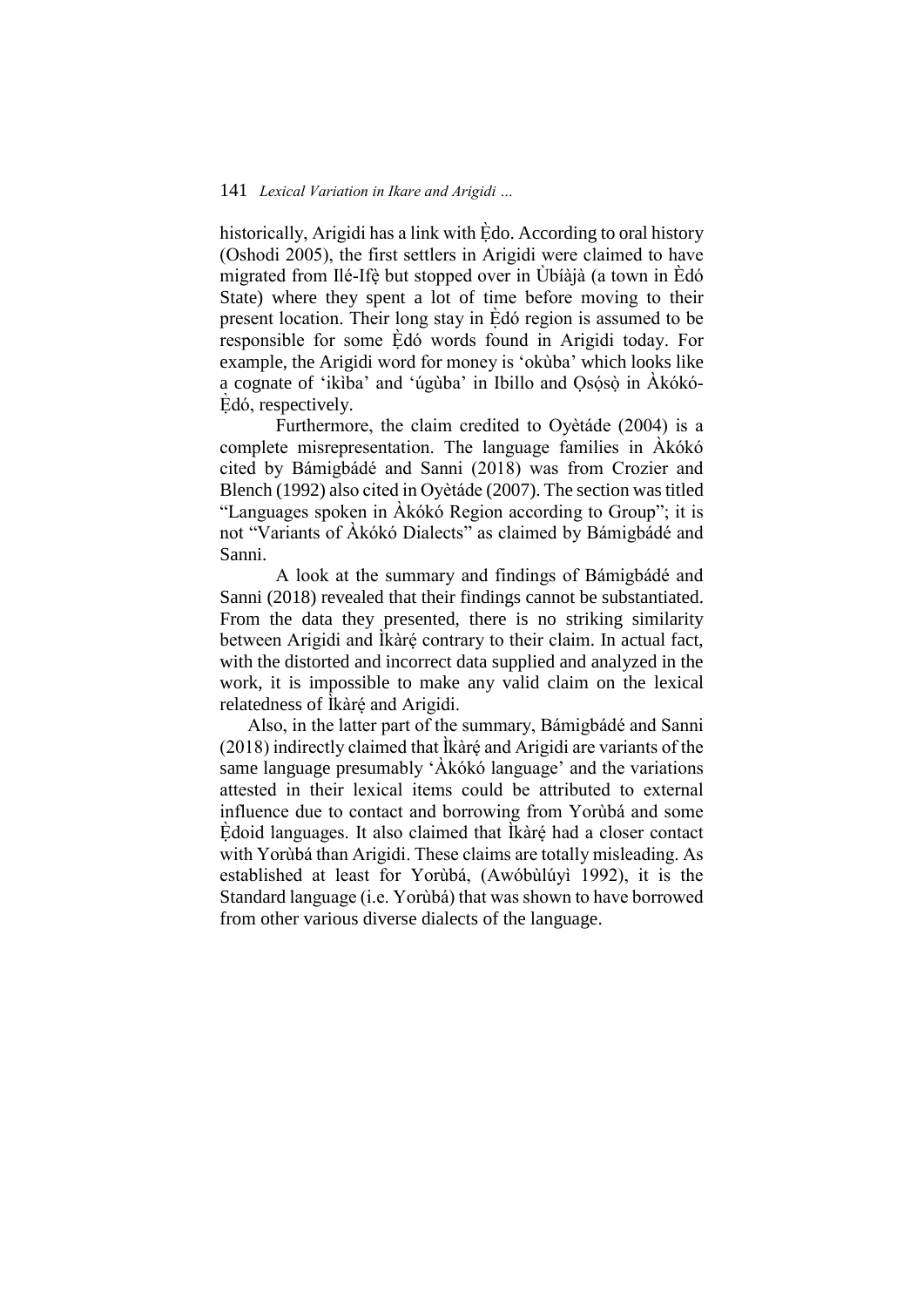On unusual citation and reference styles, one prominent unusual citation and reference issue in Bámigbádé and Sanni (2018) was the repeated citing of a single work by an author and making it appear as two different works by two different authors. Two instances of this are noted in the study.

The first was the in-text reference 'Boluwaji (2012)' on page 52 of the paper. Under references, the work titled "*The Sociolinguistics of Borrowing: The Impact of Yorùbá on Arigidi"* was credited to two authors namely, Boluwaji O (2012) and Oshodi B (2012) as follows;

- 1. \* Boluwaji O. (2012), <sup>4</sup>Boluwaji O. (2012), *"The Sociolinguistics of Borrowing: The Impact of Yorùbá on Arigidi"* Unpublished B. A. Long Essay of Adekunle Ajasin University.
- 2. \*Oshodi B. (2012), *"The Sociolinguistics of Borrowing: The Impact of Yorùbá on Arigidi"* Adekunle Ajasin University.

The second example was the in-text reference 'Sophie (2013)' on the same page 52. The work titled "*Tone in the Phonology, Lexicon and Grammar of Ìkààn*" was credited to two authors as follows:

- 3. \*Sophie, S. (2013), "Tone in the Phonology, Lexicon and Grammar of Ikaan", Unpublished B.A. Long Essay of University of Benin
- 4. \*Salffner, S. (2013), "Tone in the Phonology, Lexicon and Grammar of Ikaan.

<sup>&</sup>lt;sup>4</sup>The asterisk sign indicates that the citation was either incorrect or incorrectly cited.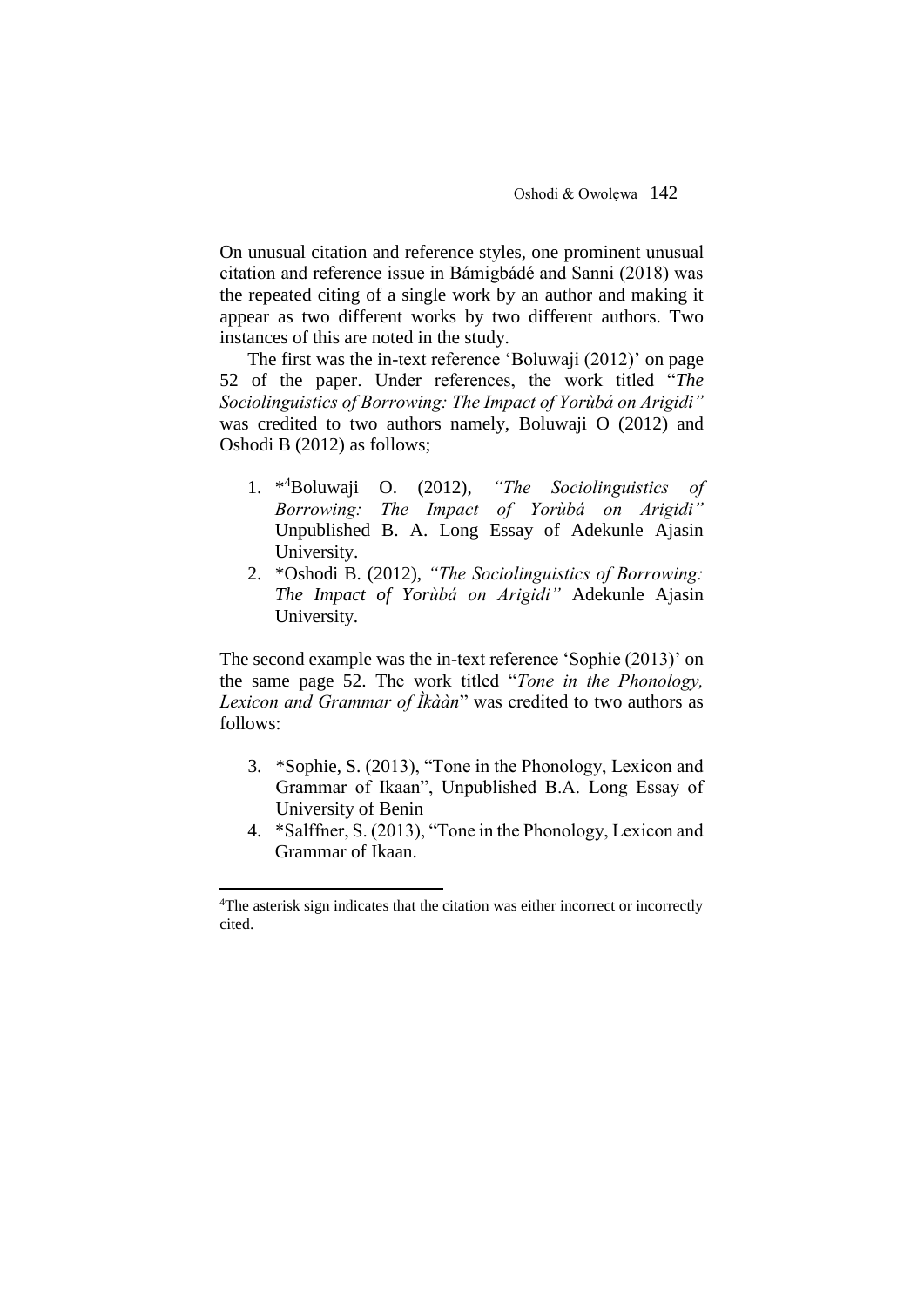One pattern for APA referencing is to have the surname first, written in full which would be followed by the first letter of the personal name in bold. It is surprising that the work of a single author was referenced and credited to two different authors by simply swapping the surname and the first name. In the first instance, the first name was written in full and made to appear as the surname and the surname was abbreviated and made to appear like the first name (wrong format); while in the second instance, the surname was written in full and the first name abbreviated (the correct format). For the first work "The Sociolinguistics of Borrowing: The Impact of Yorùbá on Arigidi", the correct citation for the study should be:

5. Oshodi, B. (2011) "The Sociolinguistics of Borrowing: The Impact of Yorùbá on Arigidi", *Studies in Language and Literature,* Vol. 2, 64-78, *University of Ado Ekiti.*

Example 5 reveals that the work was never an Undergraduate Long Essay of Adekunle Ajasin University neither was it published at Adekunle Ajasin University as claimed in Bámigbádé and Sanni (2018).

For the second work "Tone in the Phonology, Lexicon and Grammar of Ìkààn", the correct citation should be:

6. Salffner, S. (2009) *Tone in the Phonology, Lexicon and Grammar of Ikaan.* Doctoral Dissertation, School of Oriental and African Studies, University of London, London.

Example 6 reveals that the work was never an Undergraduate Long Essay of the University of Benin. The second citation (example 4) had neither a publisher nor a place of publication.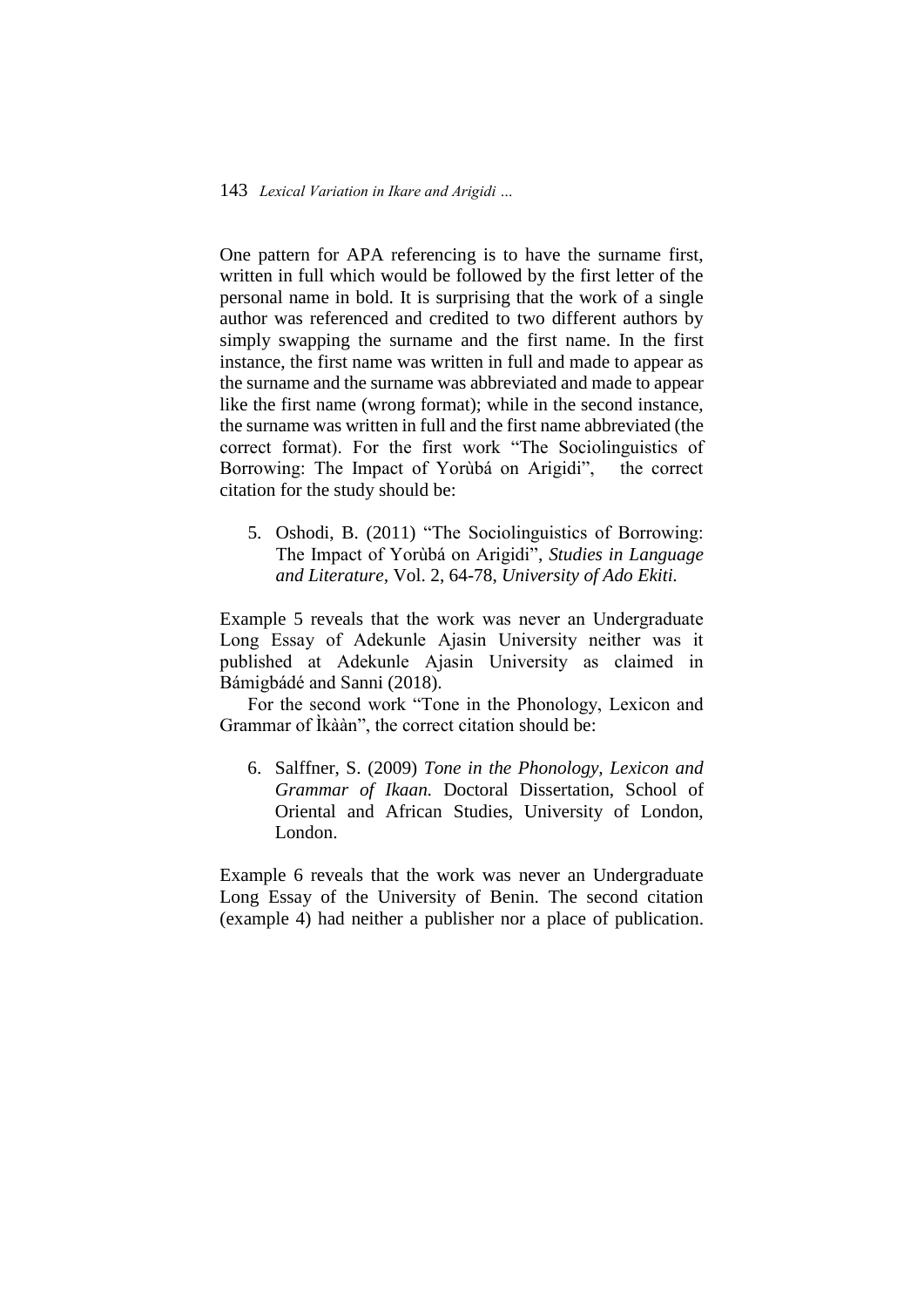The work was actually a doctoral dissertation of SOAS, London, in (2009) and not (2013), as claimed by Bámigbádé and Sanni (2018).

These revelations confirm that the citations by Bámigbádé and Sanni (2018) in (1-4) were concocted and incorrectly cited. The most interesting thing about them is that the two authors to which the work were credited are the same person. *Boluwaji, O*. and *Oshodi, B*. is the same person. The full name is **Oshodi Boluwaji** and, so, the correct citation should be **Oshodi, B**. Similarly, *Sophie, S*. and *Salffner, S*. are the same person. The full name is **Salffner Sophie** and the correct citation should be **Salffner, S**. It is therefore clear that these double citations by Bámigbádé and Sanni (2018) were not mistakes. The convergence of the pattern used in both examples showed that they were purposely concocted.

Another issue in the paper involves the incorrect title of some cited works and the incomplete citation of some in the references. For example, Fábùnmi (2009) was cited as:

7. \*Fabunmi (2009). Vigesimal Numerals on Ife (Togo) and Ifè (Nigeria) Dialects of Yorùbá.

This citation is not only wrong but incomplete. Apart from the wrong title, the author's first name and the publisher (Journal information) were not included. The correct citation should be:

8. Fábùnmi, F. A. (2010). Vigesimal Numerals in Ifè Dialects of Yorùbá in Nigeria and Togo. *New Findings in the Study of Nigerian Languages & Literatures: A festschrift in honour of Oladele Awobuluyi.* Oyebade, F., and T. Olúmúyìwa (eds.), pages 60-80, Department of Linguistics & Languages, Adekunle Ajasin University, Akungba-Akoko, Ondo State.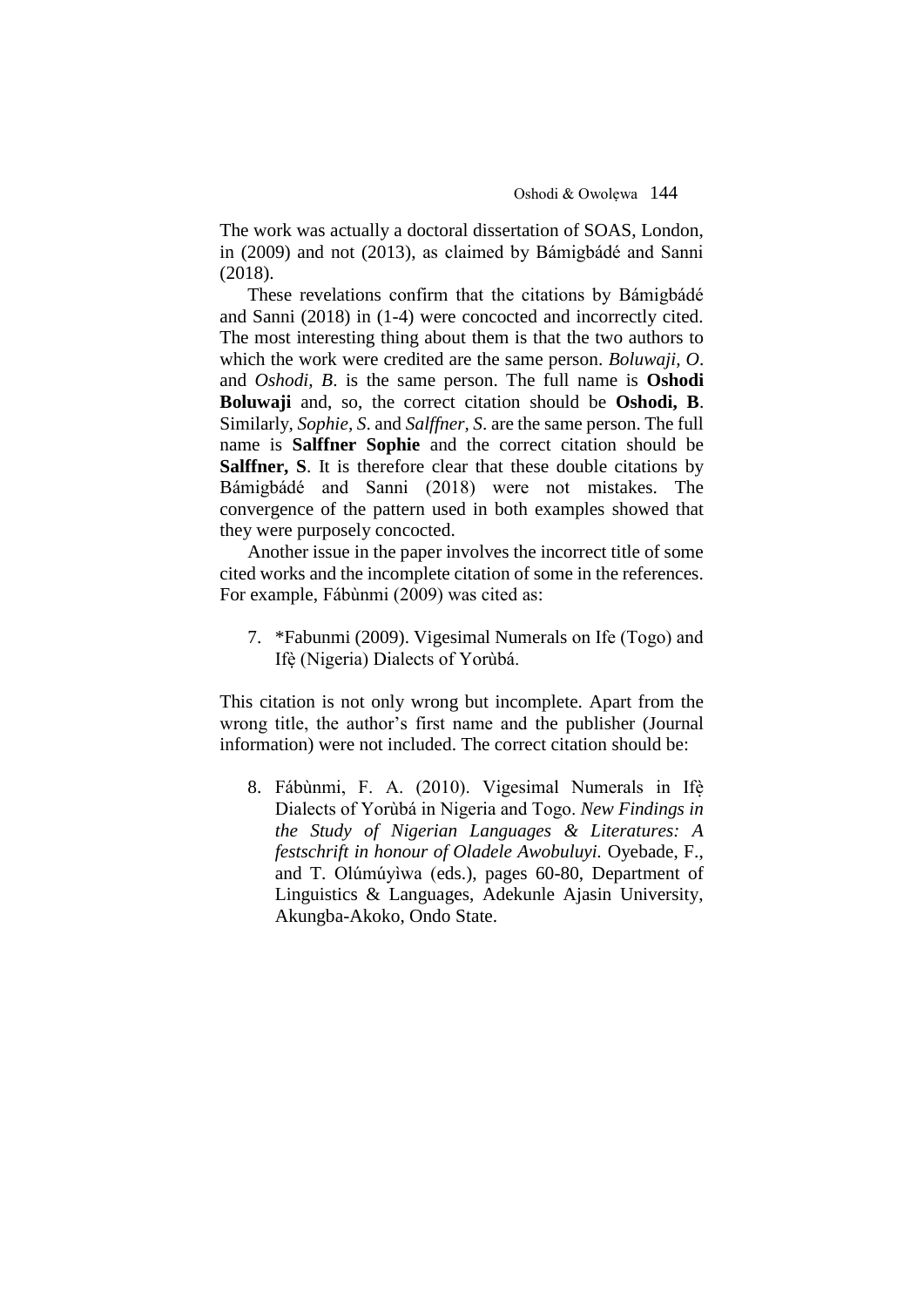Another example is Ayéòmoni (2012) cited thus:

9. \*Ayéòmoni, O. (2012). Comparative Study of Ondo and Ikale Dialects of Yoruba. O.A.U. Ile-Ife.

The title of the work was incorrectly cited; ditto the name of the publisher. The work was not published either by or at O.A.U Ile-Ife. The correct citation should be:

10. Ayéòmoni, O. (2012). A Lexico-Syntactic Comparative Analysis of Ondo and Ikálè Dialects of Yorùbá Language. *Theory and Practice in Language Studies* 2 (9), 1802- 1810.

Our submission therefore is that, the various unusual citation cum reference styles in Bámigbádé and Sanni (2018) made the work appear more like a product of conjectures backed up with invalid claims and concocted citations and references which cannot be used to substantiate any claim made in any serious academic research.

# **5. Summary of Established Shortcomings in Bámigbádé and Sanni (2018)**

Based on the issues identified and addressed above from Bámigbádé and Sanni (2018), it is evident that the study contained a lot of gaps. The quality of data presented and analyzed (most of which were incorrect and misleading), the invalid claims which were complete misrepresentations of established facts on Ìkàré and Arigidi and the unusual reference styles where non-existent authors and places of publications were concocted and cited have cast a shadow on the claims and findings of the study. The findings (i.e. incorrect claims and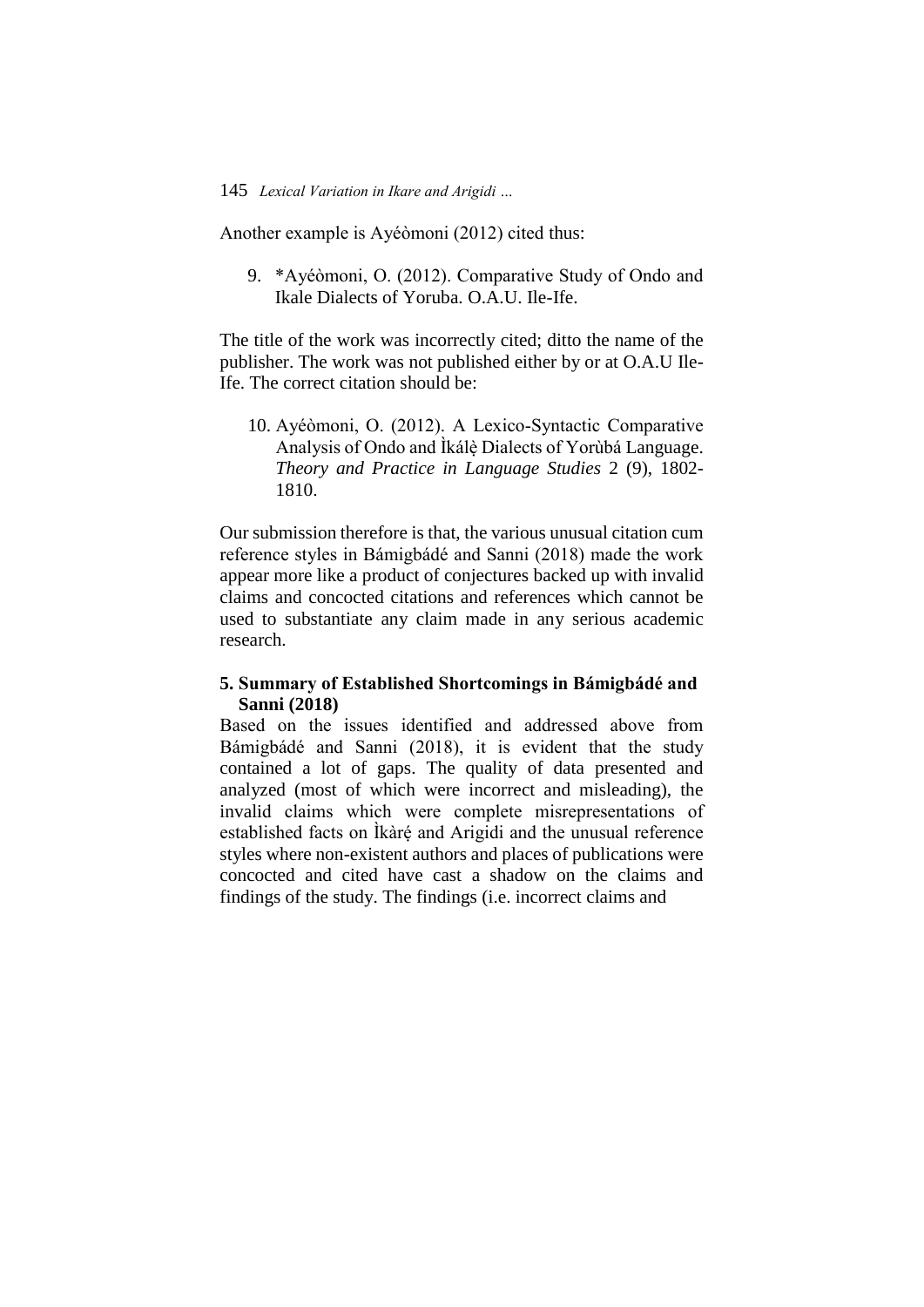submission in Bámigbádé and Sanni 2018) identified and established in this critique are summarized below:

- 1. The reason given for carrying out a lexical comparison of Ikàré and Arigidi was not genuine enough to support the research. There has never been any controversy regarding either the linguistic relationship between them (i.e. Ikàré and Arigidi) or their linguistic relationship with Edoid languages. Considering the reference to Edoid, Ibòròpà would have been a better choice than Ikàré for such a research. This is because Ìbòròpa is a Yorùbá dialect speaking town which shares a boundary with Arigidi and also with  $Ekpimn$  (an Èdó dialect speaking  $\hat{A}k$ ókó town).
- 2. There is no language, dialect or speech form known as Àkókó. The various speech forms found in Àkókó region belong to five different language families. For example, Àkùngbá, Ìkàré, Òkà and Ìbòròpa are Yorùbá dialects, Ehueun (Ẹkpìnmì), Ùhàmì, (Ìṣùà) and Ukue (Ìkpè) are dialects of Edó while Aúga (Ligau) Isè, (Ishieu) and Anyánrán (Iyinno) (spoken in Èdó state) are dialects of Ùkààn (Ìkààn). They are all spoken in Àkókó region.
- 3. Ikàré and Arigidi are next door neighbours but they belong to different sub-language families. Ikàré is an established Yorùbá dialect while the linguistic status of Arigidi still remains controversial. Thus, it is misleading to refer to them either as Àkókó dialects or dialects of the same language without providing compelling linguistic facts to back up the claim.
- 4. Most of the data presented and analyzed in Bámigbádé and Sanni (2018) especially for Arigidi were incorrect and misleading. The study contained a lot of distortions on phonological patterns of Ìkàré and Arigidi. For example, giving the Arigidi word for dust as "grukutu" presents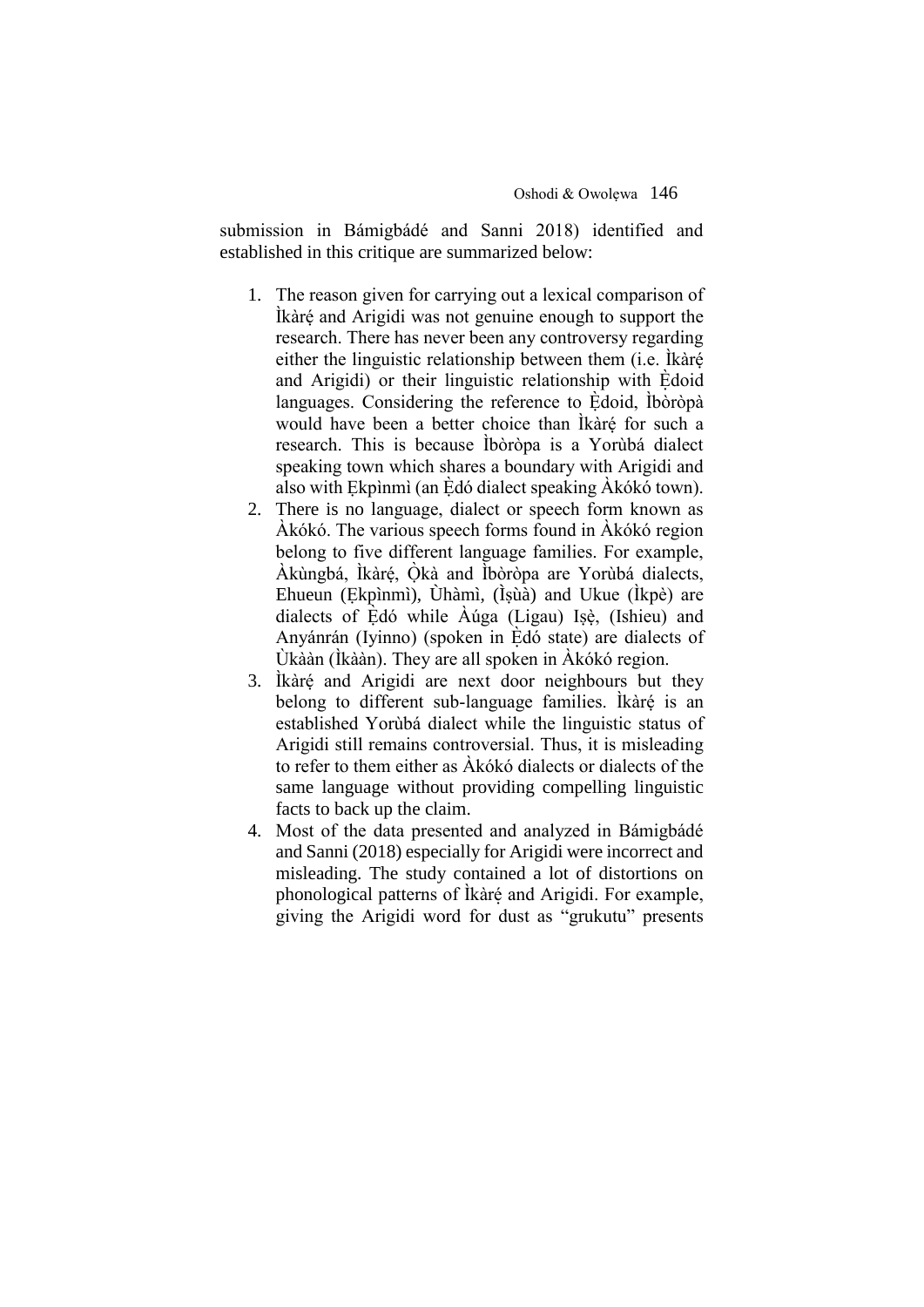Arigidi as a speech form which allows consonant cluster. This is totally misleading. From previous studies on Arigidi e.g. Oyètáde (1981), Oshodi (2005, 2011a, 2011b, 2011c, 2011d, 2013, 2016, 2018) and Fádorò (2014), Arigidi operates an open syllable system and just like Yorùbá and its dialects, it does not allow consonant cluster or word consonant final.

- 5. The lexical comparison between Arigidi and Edoid without reference to the particular Edoid language was totally vague. The basis and justification for the comparison and reference was not established.
- 6. The claim of contact between  $\hat{I}$  karé and  $\hat{E}$  do is confusing and unclear. There is no known study where any reference was made to any linguistic relationship between Ikàré and Edó or where there is a controversy over the status of Ikàré as a Yorùbá dialect.
- 7. There was overgeneralization as well as distortion of established facts on Yorùbá dialects with reference to Ikàré. For example, the use of vowel  $|u|$  in positions of vowel /i/ at word initial position and the substitution of consonant /w/ for /h/ in Ìkàré as against what operates in Yorùbá is context specific and not a general rule as claimed in Bámigbádé and Sanni (2018).
- 8. A lot of false claims were credited to some authors. For example, the table of language classification credited to Oyètáde (2007:2) is a false credit. The classification was by Crozier and Blench (1992) and it was titled language families in Àkókó and NOT that of Àkókó dialects as claimed in Bámigbádé and Sanni (2018). Also, there is no known work on Arigidi by Boluwaji (2012) cited in Bámigbádé and Sanni (2018), same for Sophie (2013) on Ùkààn (Ikaan). The correct in-text citations for the works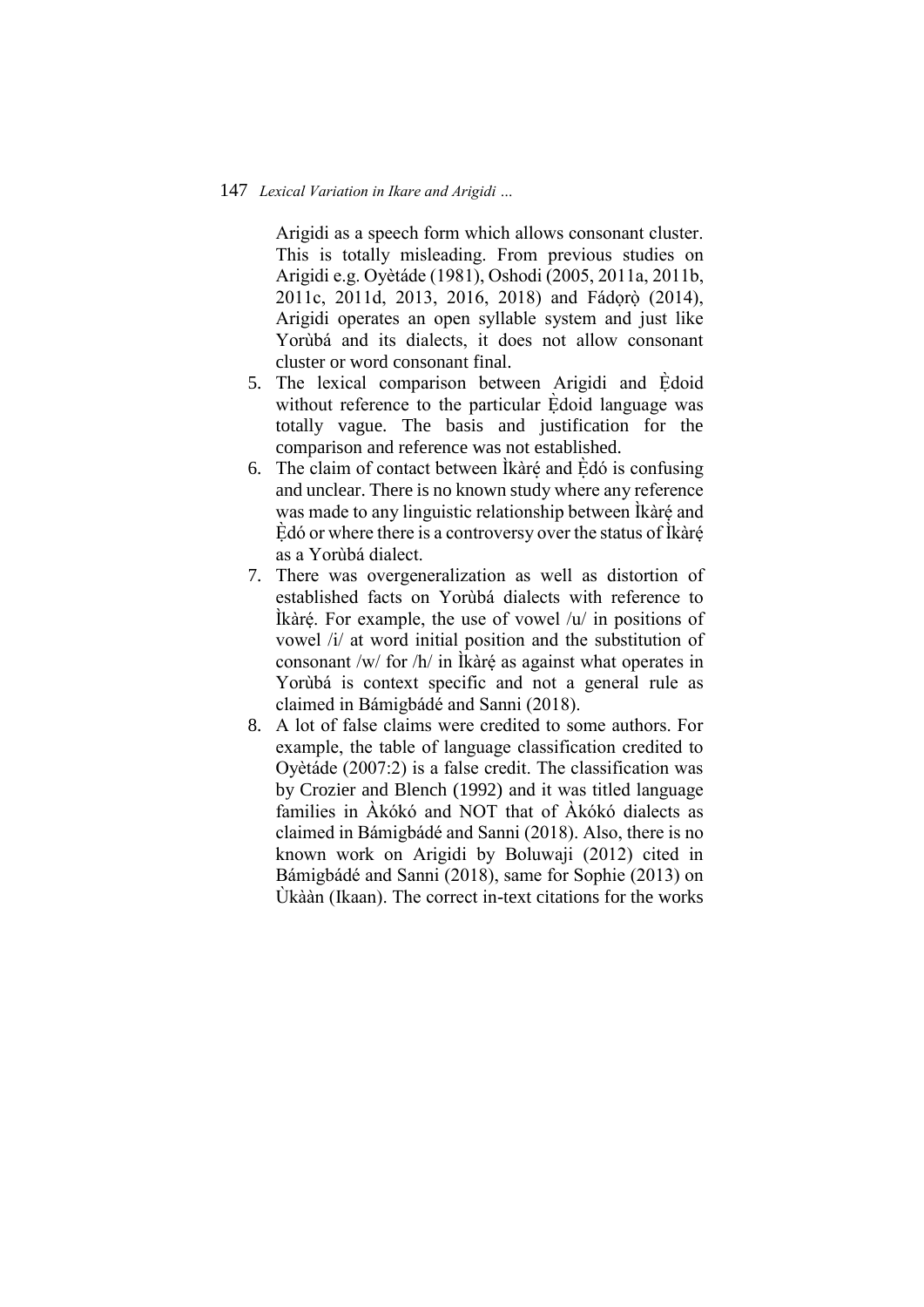cited should be Oshodi (2011) and Salffner (2010) respectively.

9. Some unusual reference styles were discovered in Bámigbádé and Sanni (2018). One, non-existing authors were cited. Two, a work with the same title was credited to two different authors where one of the two sources cited does not exist. Three, some works cited under references were incomplete. In some cases the places of publications were concocted while it was missing in others. Four, the titles of some works cited were either incomplete or wrong. Five, some works cited (in-text) were not referenced while some listed under references were not cited (in-text). The high number of this type of citations and references identified in Bámigbádé and Sanni (2018) shows they were not mistakes but deliberate

The above summary of findings (i.e. shortcomings of Bámigbádé and Sanni 2018) identified in this critique clearly show that they are vital issues that needed to be addressed. There are lots of linguistic misconceptions about the group of speech, tagged Arigidi Cluster Lewis (Ethnologue 2009). A number of studies have examined these speech forms and have come up with controversial, incorrect and misleading conclusions on them. Such conclusions have presented not only incorrect but misleading perception about their structure as well as their linguistic status. More so, considering the controversial issues surrounding the linguistic status of Arigidi and other related speech forms in Àkókó region, any study on any of them is always of interest to linguists and language scholars all over the world. It thus becomes imperative to always give not just correct but accurate and valid information about them particularly their grammatical structure.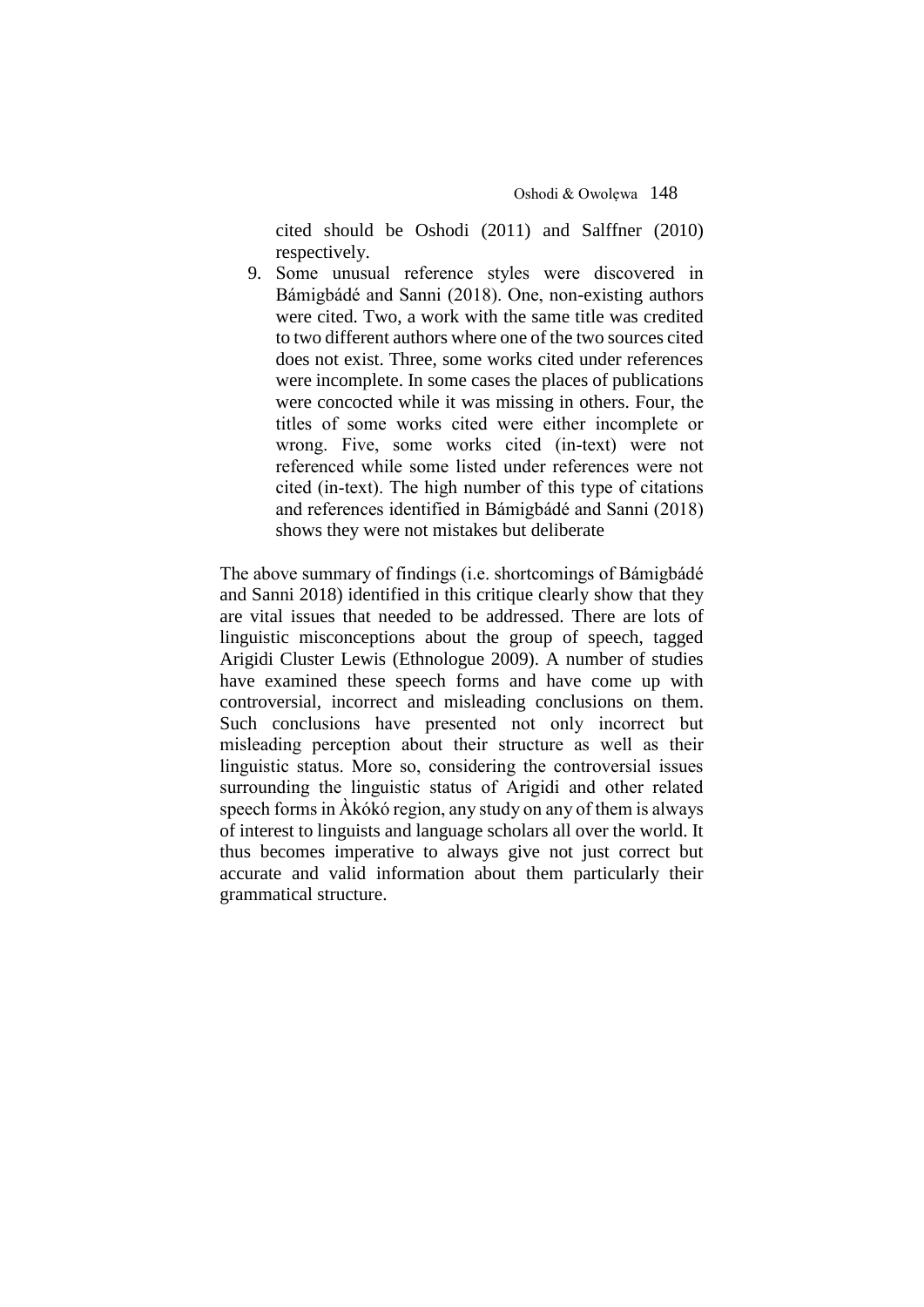### **6. Conclusion**

Based on existing studies on Yorùbá dialects and the speech forms in Àkókó, this paper has shown that Ìkàré and Arigidi belong to different language sub-families. On this premise, it is therefore pertinent to establish a good basis and purpose before a lexical comparison can be carried out on them (see Arókoyò and Lágúnjú 2019). Unfortunately, Bámigbádé and Sanni (2018) did not establish any genuine basis for their comparison. From all indications, the comparison was based solely on the wrong assumption that the two speech forms are dialects of Àkóko language, whereas, there is no such thing as Àkókó language. Facts presented in this paper clearly showed that Bámigbádé and Sanni's research on the topic was not thorough. Serious issues ranging from citing wrong, incomplete and non-existent sources, false claims credited to some of the sources, among many others made their submission questionable. Bámigbádé and Sanni (2018) evidently was carried out with no pre-research data driven facts, as it actually presented the exact opposite of facts that have been established on Ìkàré and Arigidi. These obvious shortcomings cannot be overlooked because doing could lead to wrong perception about the linguistic structure of Ikaré and Arigidi as well as the linguistic relatedness between them.

In conclusion, this paper has established that Bámigbádé and Sanni (2018) has no place in the dialectology of Àkókó speech forms because rather than contributing something new, it only succeeded in distorting existing and well established linguistic facts on Ìkàré and Arigidi.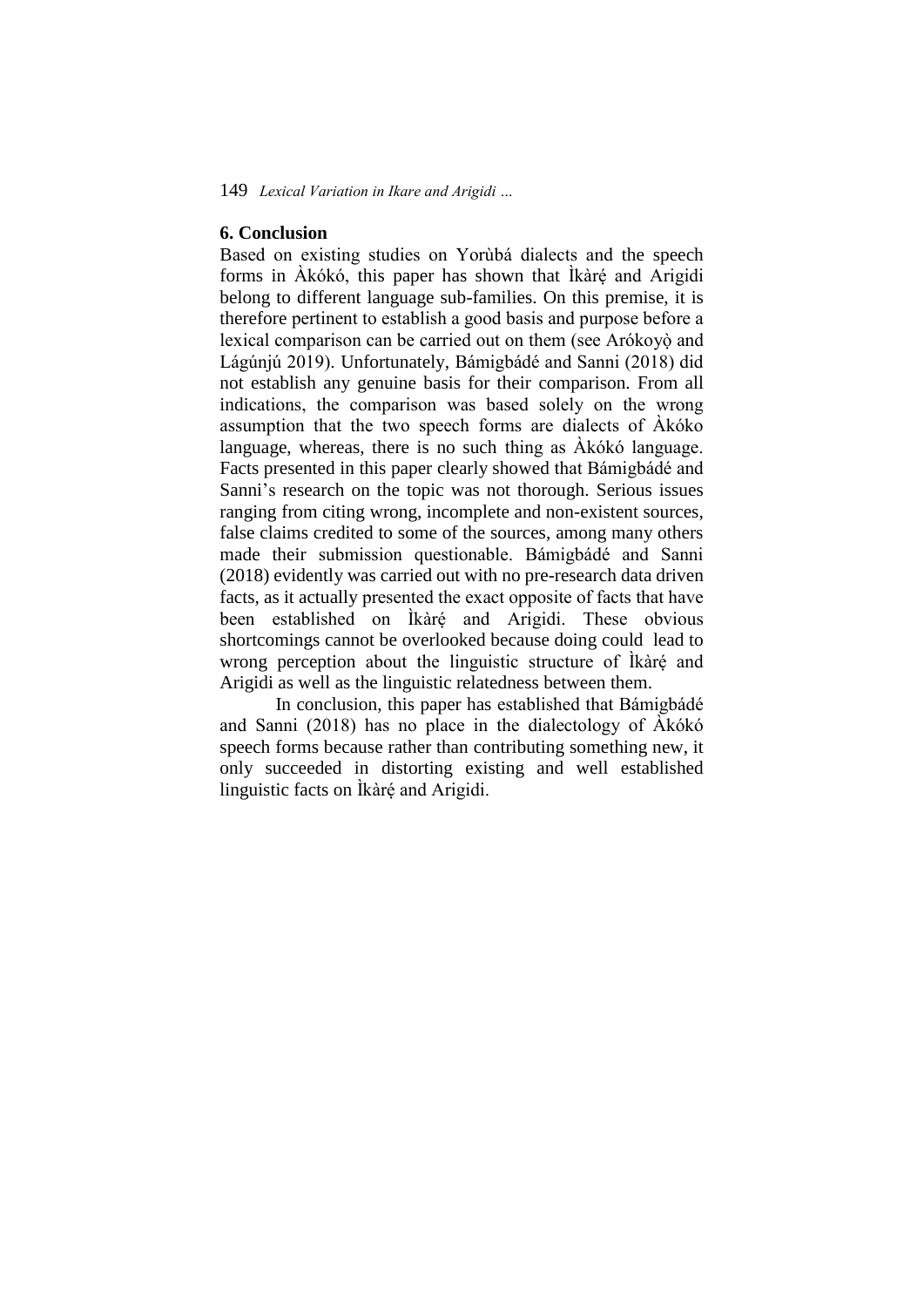#### **References**

- Adéníyì, H. 2005. Awon èka èdè Yorùbá. Adeniyi, H. and Òjó, A. (eds.) *Ìlò èdè àti èḍ á-èdè Yorùbá*. Africa World Press, Inc.
- Adéníyì, H. 2010. *The Yorùbá dialects in West Africa and beyond*. Paper presented at the Research Institute for World Languages. Osaka University, Japan.
- Adéníyì, K. 2016. An outline of Ìgáṣí Tone System. *Ihafa: A Journal of African Studies* 8 (2), 17-35.
- Àgóyì, T. 2008. *The phonology of vowel harmony in Àbèsàbèsì*. Doctoral Dissertation, Department of Linguistics and Languages, Adekunle Ajasin University, Akungba-Akoko, Ondo State.
- Arókoyò, B. E., & O. O. Lágúnjú 2019. A lexicostatistics comparison of Standard Yorùbá, Àkúré and Ìkàré Àkókó dialects. *Journal of Universal Language* 20 (2), 1-27.
- Awóbùlúyì, O. 1972. The morphophonemics of  $\dot{Q}$ wón Àfá. *Research Notes* 5, 2:25-44, Department of Linguistics and Nigerian Languages, University of Ibadan.
- Awóbùlúyì, O. 1992. Aspects of Contemporary Standard Yorùbá in Dialectological Perspective. Isola, Akinwumi (ed.) *New Findings in Yorùbá Studies*, 1-79, Ibadan / Lagos: J. F. Odunjo Memorial Lecture Series 3.
- Awóbùlúyì, O. 1998. Awọn èka-èdè Yorùbá. Apérò egbé-èdè Yorùbá, pages 10-15, Bodija, Ibadan: Pastoral Institute.
- Ayéòmọni, O. 2012. A lexico-syntactic comparative analysis of Ondo and Ìkálè ̣dialects of Yorùbá language. *Theory and Practice in Language Studies* 2 (9), 1802-1810.
- Bámigbádé, O. E., and A. F. Sanni 2018. Lexical variation in Ìkàré ̣and Arigidi dialects of Àkókó. *Ihafa: A Journal of African Studies* 9 (2), 43-64.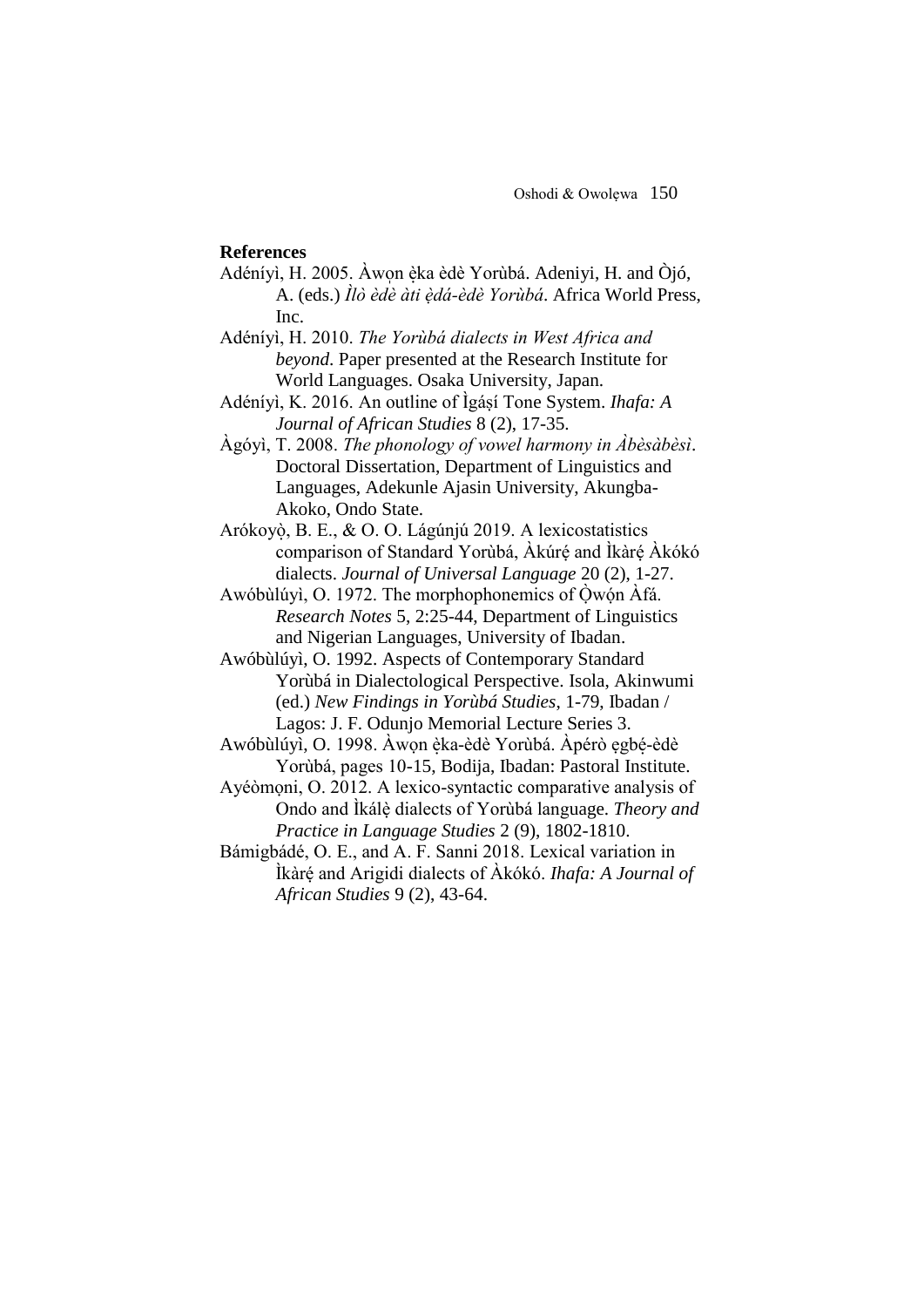- Bennet, P. & J. P. Sterk 1977. South Central Niger-Congo: A reclassification. *Studies in African Linguistics* 8, 241– 273.
- Capo, H. B. C. 1989. Defoid. J. T. Bendor-Samuel, & R. L. Hartell (eds.) *The Niger-Congo Languages: A Classification and Description of Africa's Largest Language Family*, 275-290, Lanham, MD: University Press of America.
- Crozier, D. H., and R.M. Blench. 1992. *An index of Nigerian languages*, Dallas: Summer Institute of Linguistics.
- Fábùnmi, A. 2009. A GPSG structure of aspect in Yorùbá Àkókó, *Nordic Journal of African Studies* 18(4), 258– 285.
- Fábùnmi, F. A. 2010. Vigesimal numerals in Ifè dialects of Yorùbá in Nigeria and Togo. Oyebade, F. and T. Olumuyiwa (eds.) *New Findings in the Study of Nigerian Languages & Literatures: A festschrift in honour of Oladele Awobuluyi,* Akungba-Akoko Department of Linguistics & Languages, Adekunle Ajasin University, pages 60-80.
- Fádorò, J. O. 2014. Akokoid comparative wordlist. *Journal of Advances in Linguistics* 3(1), 156-169.
- Greenberg, J. 1963. The languages of Africa. *The Hague I.J.L.A.L. Publications 25 of the Indiana University Research Centre in Anthropology, Folklore Linguistics* Bloomington: Indiana University Press.
- Gudschinsky, S. 1956. The ABC's of lexicostatistics (*Glottochronology). Word* 12 (2), 175-210.
- Hoffman, C. 1974. Nigerian languages by language families. *Mimeograph*, Ibadan.
- Joseph O. S. 2015. Àkókó-Èdó local government area: The oldest, largest, unaltered, untapped and unexplored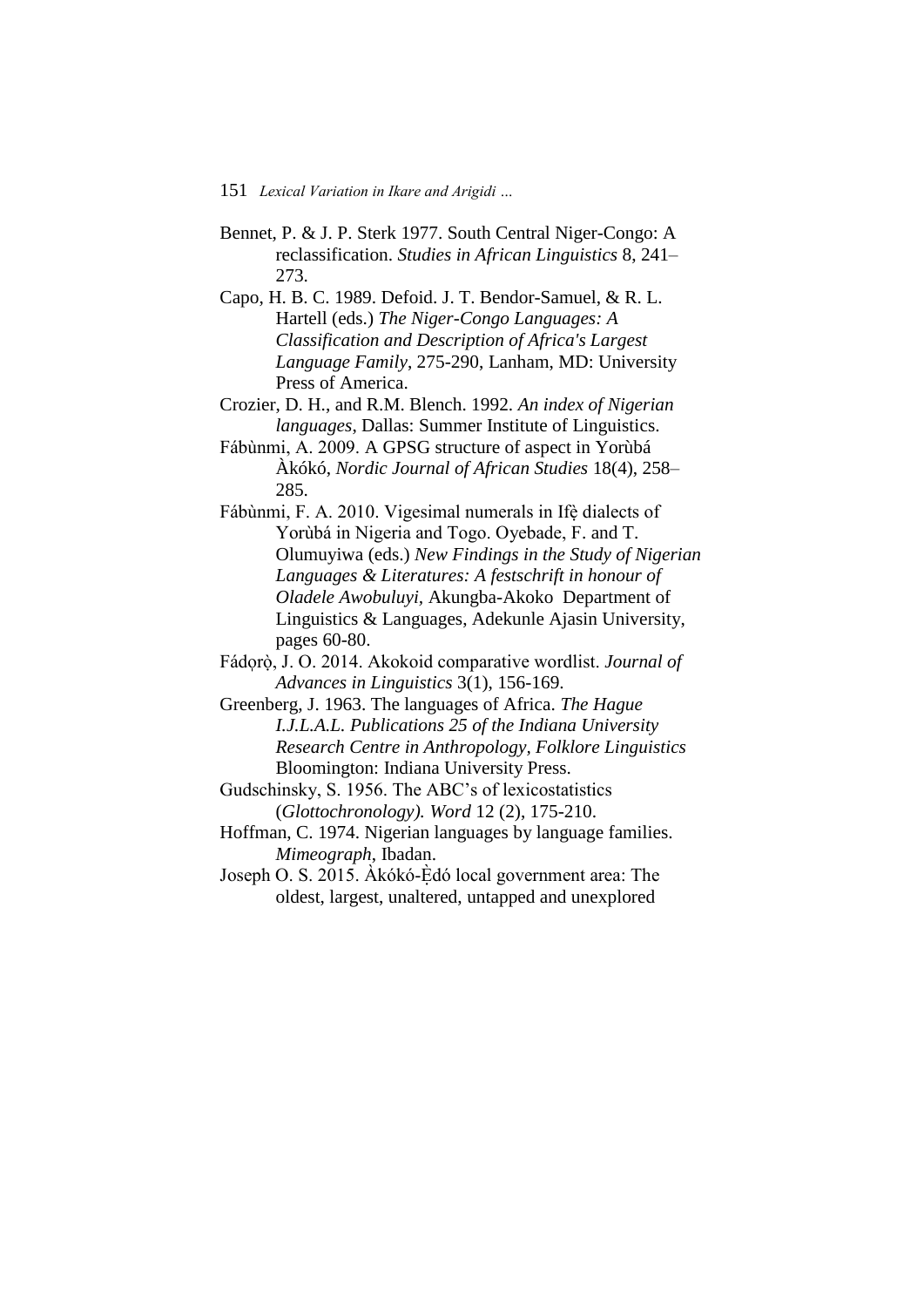L.G.A in Nigeria. *Afemaiconnect.com*. Retrieved on 20/01/2020.

- Lewis, T. 2009. Ethnologue: Languages of the world, *Summer Institute of Linguistics International*. Retrieved on September 28, 2011, from the Website temoa: Open Educational Resources (OER) Portal at http://www.temoa.info/node/24358
- Ohiri-Anichie, C. 2006. The place of Akokoid in Benue Congo. O. M. Ndimele, C. I. Ikekeonwu, and B. M. Mba (eds.) *Language and Economic Reforms in Nigeria,* Port-Harcourt: M and J. Grand. Orbit Communications Ltd. and Emai Press.

Olúmúyìwá, T., and B. Oshodi 2012. On the linguistic situation in Àkókó. *California Linguistics Notes* Vol. xxxvii, No 1, 1-8.

- Oshodi. B. 2005. *The internal structure of the determiner phrase in Arigidi*. Unpublished M. A. dissertation, Department of Linguistics and Languages, Adekunle Ajasin University, Akungba-Akoko, Nigeria.
- Oshodi, B. 2011a. The HTS (High Tone Syllable) in Arigidi: An introduction. *Nordic Journal of African Studies* 20 (4), 263–275.
- Oshodi, B. 2011b. *A reference grammar of Arigidi*. Akure: Montem Paperbacks.
- Oshodi, B. 2011c. The sociolinguistics of borrowing: The impact of Yorùbá on Arigidi. *Studies in Language and Literature* Vol. 2, 64-78*,* University *of Ado Ekiti.*
- Oshodi, B. 2011d. A comparative study of the phonological features of Arigidi and Standard Yorùbá: Implication for language classification. *Akungba Journal of Linguistics and Literatures* Vol. 3, 68-76.